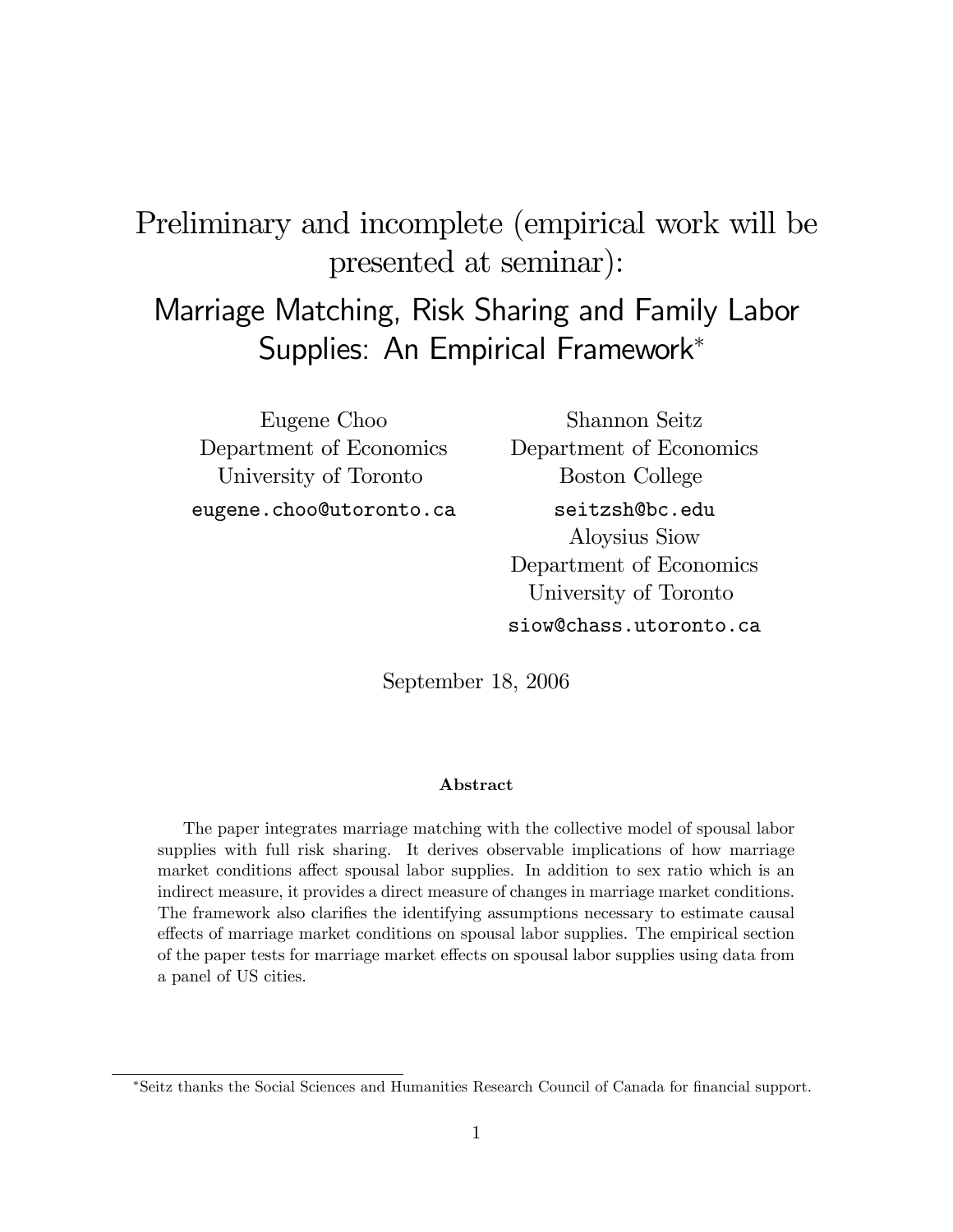## 1 Introduction

There is a robust negative correlation between the average hours of work of wives or women and the sex ratio (ratio of men to women) in a society. Researchers have interpreted this negative correlation as supporting the hypothesis that marriage market conditions affect intra-household allocations.<sup>1</sup> Changes in sex ratio may be due to changes in labor market conditions. So the estimated effect of changes in sex ratio on spousal labor supplies confound marriage market and labor market effects.<sup>2</sup>

Building on the literature on intra-household allocations within *existing* marriages<sup>3</sup>, and the literature on empirical marriage matching models<sup>4</sup>, this paper provides an empirical framework to explicitly integrate marriage matching with intrahousehold allocations. We integrate the marriage matching framework of Choo Siow (2006a; henceforth CS) with the collective model of spousal labor supplies with full risk sharing. Within such a framework, we derive observable implications of how marriage market conditions affect spousal labor supplies. In addition to sex ratio which is an indirect measure, we provide a direct measure of changes in marriage market conditions. The framework also clarifies the identifying assumptions necessary to estimate causal effects of marriage market conditions on spousal labor supplies.

In the empirical section of the paper, we test for marriage market effects on spousal labor supplies using data from a panel of cities.

The CS framework models the marriage market as Walrasian. This paper relaxes CS's transferable utilities assumption. A male of type i who wants to enter into a type  $\pi$  marriage<sup>5</sup> with a female of type  $j$  can do so if he agrees to accept the bargaining power allocated to him in the marriage. Similarly, a female of type j who wants to enter into a type  $\pi$  marriage with a male of type  $i$  can do so if she agrees to accept the bargaining power allocated to her. Following Walrasian economies, the equilibrium division of spousal bargaining power adjust to clear the marriage market.

After marriage, following the collective model with full risk sharing, each household chooses commodities to maximize a utilitarian welfare function of the two spouses with utility weights (bargaining power) determined by marriage market clearing. As per the collective

<sup>1</sup>E.g. Angrist 2002; Chiappori, Fortin, and Lacroix 2002; Francis 2005; Grossbard-Schechtman 1993; Seitz 2005, South and Trent. The evidence for male labor supplies are less clear.

<sup>&</sup>lt;sup>2</sup>Angrist uses an instrumental variable strategy to disentangle these two effects. His work is dicussed more carefully later.

<sup>&</sup>lt;sup>3</sup>The study of intra-household allocations began with Becker's rotten kid theorem, the early work of Manser and Brown (1980) and McElroy and Horney (1981) within a bargaining framework, and Chiappori (1988, 1992) in the collective framework. Other contributions include...

<sup>4</sup>E.g. Choo Siow, Costa and Kahn, Dagsvik, Gunther, et. al., Pollak and Compton, Wong, etc.

<sup>&</sup>lt;sup>5</sup>In Choo Siow 2006b, partners may choose to marry or cohabit with each other. Here, we focus on nonspecialized marriages where both spouses work versus specialized marriages where only the husband works. Other living arrangements are feasible.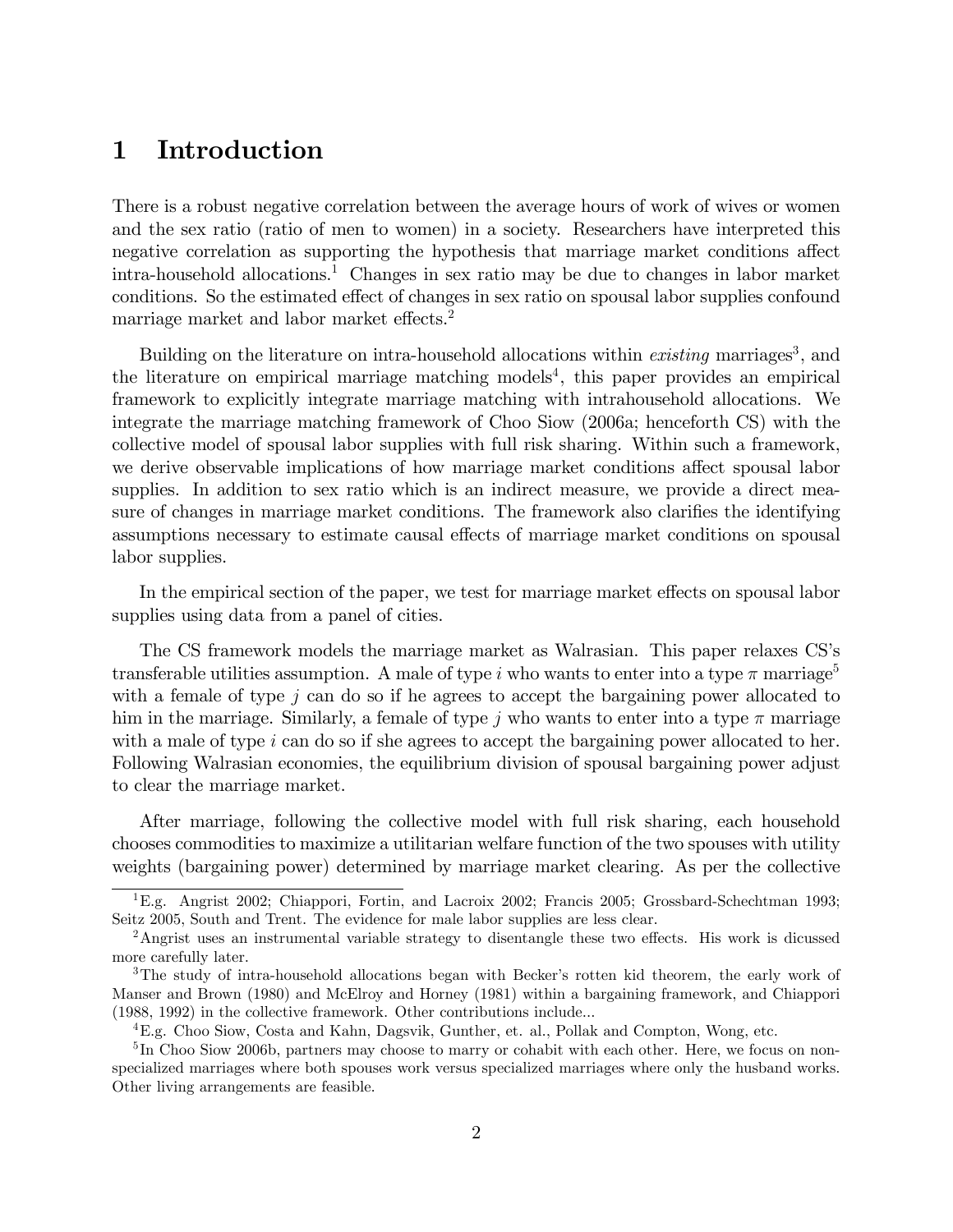model, these choices will have non-parametric implications for spousal labor supplies. This paper will consider three different collective models with decreasing order of detail: (1) A static collective model of spousal labor supplies with full risk sharing between the spouses. (2) A collective model of dynamic spousal labor supplies with full risk sharing between the spouses. (3) The standard static collective model of spousal labor supplies without uncertainty.

The contributions of our paper are as follows:

- 1. We show how bargaining power in the marriage market manifests itself in spousal labor supplies.
- 2. We demonstrate existence of a rational expectation marriage matching equilibrium for such a society.
- 3. Within a society, the marriage matching model can fit any observed marriage matching distribution.
- 4. Using multi-society data, the framework provides new tests of the link between changes in marriage market conditions and changes in spousal labor supplies. This test complements existing tests of changes in sex ratios and spousal labor supplies.
- 5. Our empirical evidence shows that ....

This paper builds on a large literature and is closely related to recent work. Thus it is useful to delay the literature review until Section 10.

### 2 The model

Consider a society in which there are I types of men,  $i = 1, ..., I$ , and J types of women,  $j = 1, \ldots, J$ . All type i men have the same preferences and ex-ante opportunities; and all type j women also have the same preferences and ex-ante opportunities. That is, the type of an individual is defined by his or her preferences and ex-ante opportunities.

Let  $m_i$  be the number of type i men and  $f_j$  be the number of type j women. M and F are the vectors of the numbers of each type of men and women respectively.

This paper considers a static model of marital, consumption and labor supply choices. First, individuals choose whether to marry and who to marry if they marry. At the time of their marital choices, wages and non-labor income for each marital choice are random variables. After their marital choices, wages and non-labor income for each household are realized and households choose labor supplies and consumption.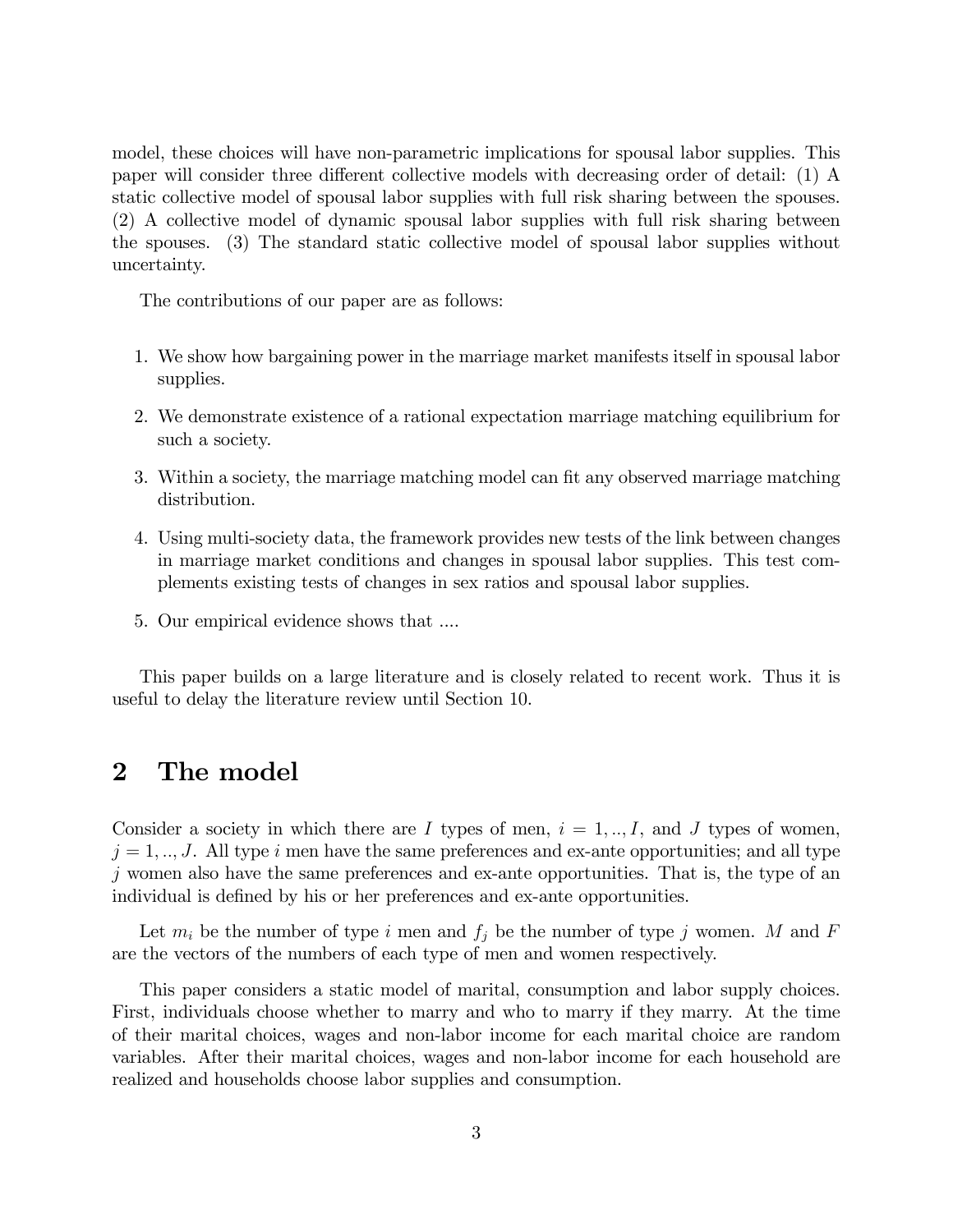All men and unmarried women have positive hours of work. Married women choose whether to participate in the labor force, and conditional on participation, how many hours to work. The participation status of a wife is known as of the time the marriage decision is made. Thus a marriage is characterized by the triplet  $\{i, j, \pi\}$  where  $\pi$  is determined by whether the wife works or not, where  $\pi = 1$  if the wife works and  $\pi = 0$  if the wife does not work. Since individuals can choose the type of marriage, they can choose whether to enter a specialized marriage, where one spouse works in the market and one remains at home, versus a non-specialized marriage, where both spouses work. If a man chooses not to marry,  $\pi =$ . and his spouse is  $j = 0$ . If a woman chooses not to marry,  $\pi =$  and her spouse is  $i = 0$ .

If a type i man want to match with a type j woman in a type  $\pi$  marriage, he must agree to transfer to her  $\tau_{ij}^{\pi}$  amount of non-labor income. The transfer will usually be *dependent* on the realizations of non-labor income and wages that the family faces. These transfers are used to clear the marriage market. Following the collective model terminology, we call  $\tau_{ij}^{\pi}$  a sharing rule.

After marriage, wages, non-labor income for the family are realized. Upon realization of those random variables, the transfer, agreed to before marriage, is also realized. Finally in each  $\{i, j, \pi\}$  marriage, the husband takes his own wage, non-labor income and the transfer to his wife as given and makes his own labor supply and consumption decisions to maximize his own utility. The wife takes her wage if any, her transfer and makes her own labor supply and consumption decisions to maximize her utility.

#### 2.1 Preferences

For analytic convenience, we assume that every spouse have egotistical preferences, that their utilities only depend on their own labor supplies and consumption. We also ignore explicit expenditure in household public goods.<sup>6</sup>

Let  $C_{ijG}^{\pi}$  be the consumption of woman G of type j matched to a type i man in a type  $\pi$ marriage.  $H_{ijG}^{\pi}$  is her labor supply and  $L_{ijG}^{\pi}$  is her leisure. We normalize the total amount of time for each individual to 1. So  $1 = H_{ijG}^{\pi} + L_{ijG}^{\pi}$ . For women who do not work,  $H_{ijG}^{0} = 0$ . Her utility function is:

$$
U_{ij}^{\pi}(C_{ijG}^{\pi}, L_{ijG}^{\pi}, \varepsilon_{ijG}^{\pi}) = \widehat{Q}_{ij}^{\pi}(C_{ijG}^{\pi}, L_{ijG}^{\pi}) + \Gamma_{ij}^{\pi} + \varepsilon_{ijG}^{\pi}, \tag{1}
$$

 $\widehat{Q}_{ij}^{\pi}(.)$  depend on  $i, j, \pi$ , which allows for differences in home production technologies across different types of marriages. Even with the same individual budget constraint, variations in  $\hat{Q}_{ij}^{\pi}(.)$  will allow the model to fit observed labor supply behavior for different types of marriages.

 ${}^{6}$ Chiappori, et. al. extends the collective model to include expenditures on public good.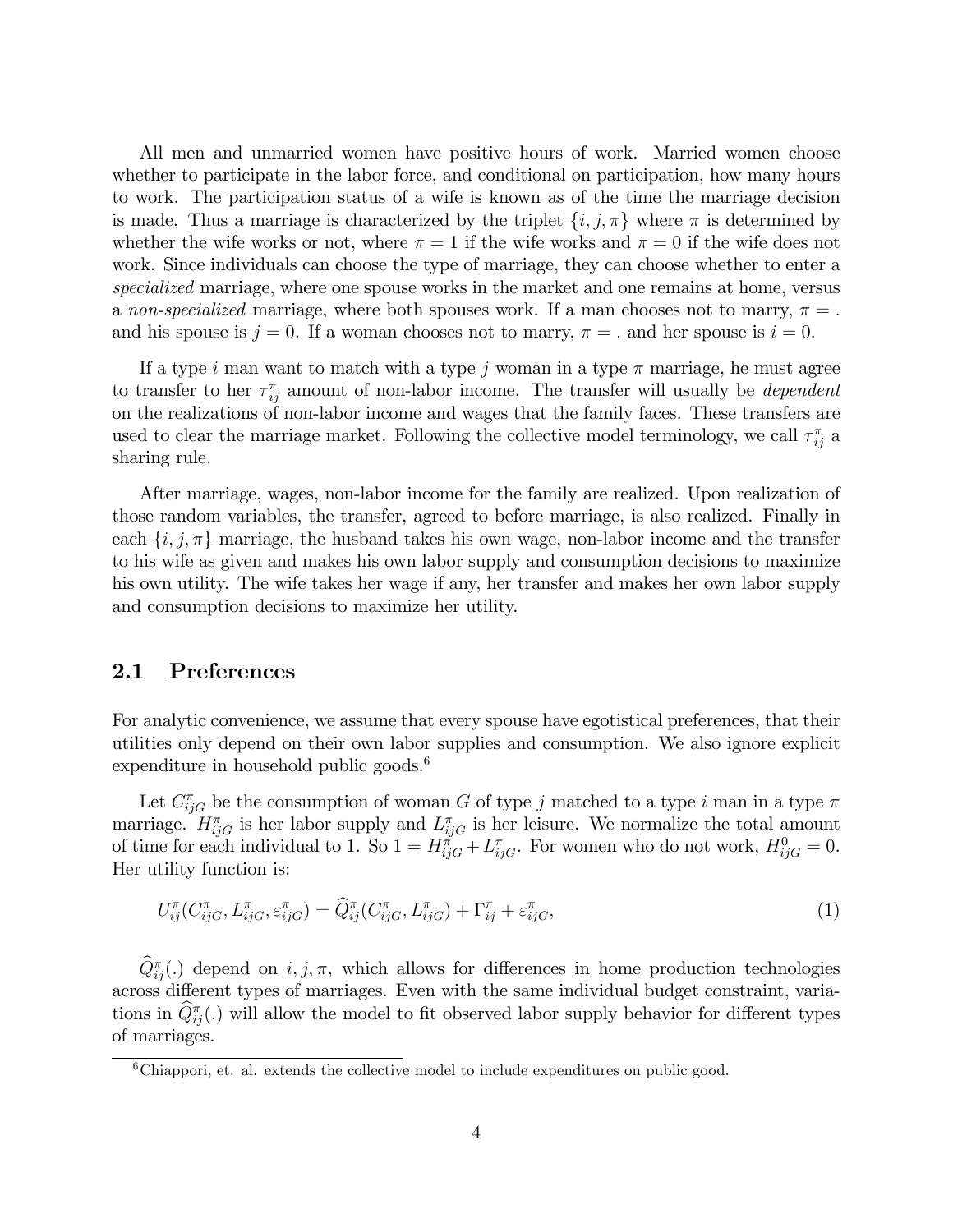For women who work,  $\hat{Q}_{ij}^{\pi}$  is in the class of utility functions from the parameters which determine  $\hat{Q}_{ij}^{\pi}$  may be recovered by estimating their Marshallian labor supply functions.

The invariant gain to an  $i, j, \pi$  marriage for the woman,  $\Gamma_{ij}^{\pi}$ , shifts her utility according to the type of marriage and allows the model to fit the observed marriage matching patterns in the data. It may vary across different types of marriages and societies due to technological differences in different types of marriages, legal and cultural differences across societies. The important restriction is that  $\Gamma_{ij}^{\pi}$  does not affect her marginal utilities from consumption or labor supply.

Finally, we assume  $\varepsilon_{ijG}^{\pi}$  is a type I extreme value random variable that is realized before marital decisions are made. The rationale for the extreme value assumption will be made clear later. The realizations of this random variable across different women of type  $j$  in the same society will produce different marital choices for different type  $j$  women in period one. Given her marital choice,  $\varepsilon_{ijG}^{\pi}$  also has no impact on her consumption and labor supply decisions.

The specification of a representative man's problem is similar to that of women. Let  $c_{ijg}^{\pi}$ be the consumption of man g of type j matched to a type j woman in a type  $\pi$  marriage in society x. Denote his labor supply and leisure by  $h_{ijg}^{\pi}$  and  $l_{ijG}^{\pi}$  respectively. His total time satisfy  $1 = l_{ijG}^{\pi} + h_{ijG}^{\pi}$ . If he chooses not to marry, then  $\pi =$  and  $j = 0$ . The utility function for males is described by:

$$
u_{ij}^{\pi}(c_{ijg}^{\pi}, h_{ijg}^{\pi}, \varepsilon_{ijg}^{\pi}) = \widehat{q}_{ij}^{\pi}(c_{ijg}^{\pi}, l_{ijg}^{\pi}) + \gamma_{ij}^{\pi} + \varepsilon_{ijg}^{\pi}, \tag{2}
$$

 $\widehat{q}_{ij}^{\pi}$ (.) depends on  $i, j, \pi$ , will allow the model to fit observed labor supply behavior for different types of marriages.  $\hat{q}_{ij}^{\pi}$  is in the class of utility functions from the parameters which determines  $\hat{z}^{\pi}$  means be recognosed by active their determines determines in the parameters determine  $\hat{q}_{ij}^{\pi}$  may be recovered by estimating their Marshallian labor supply functions.

The invariant gain to an  $i, j, \pi$  marriage for the man,  $\gamma_{ij}^{\pi}$ , shifts his utility by  $i, j, \pi$  and allows the model to fit the observed marriage matching patterns in the data. It may vary across different types of marriages and societies due to technological differences in different types of marriages, legal and cultural differences across societies. The important restriction is that  $\gamma_{ij}^{\pi}$  does not affect his marginal utilities from consumption and labor supply.

Finally, we assume  $\varepsilon_{ijg}^{\pi}$  is a type I extreme value random variable that is realized before marital decisions are made. The realizations of this random variable across different men of type  $i$  in the same society will produce different marital choices for different type  $i$  men in period one. Given his marital choice,  $\varepsilon_{ijg}^{\pi}$  also has no impact on his consumption and labor supply decisions.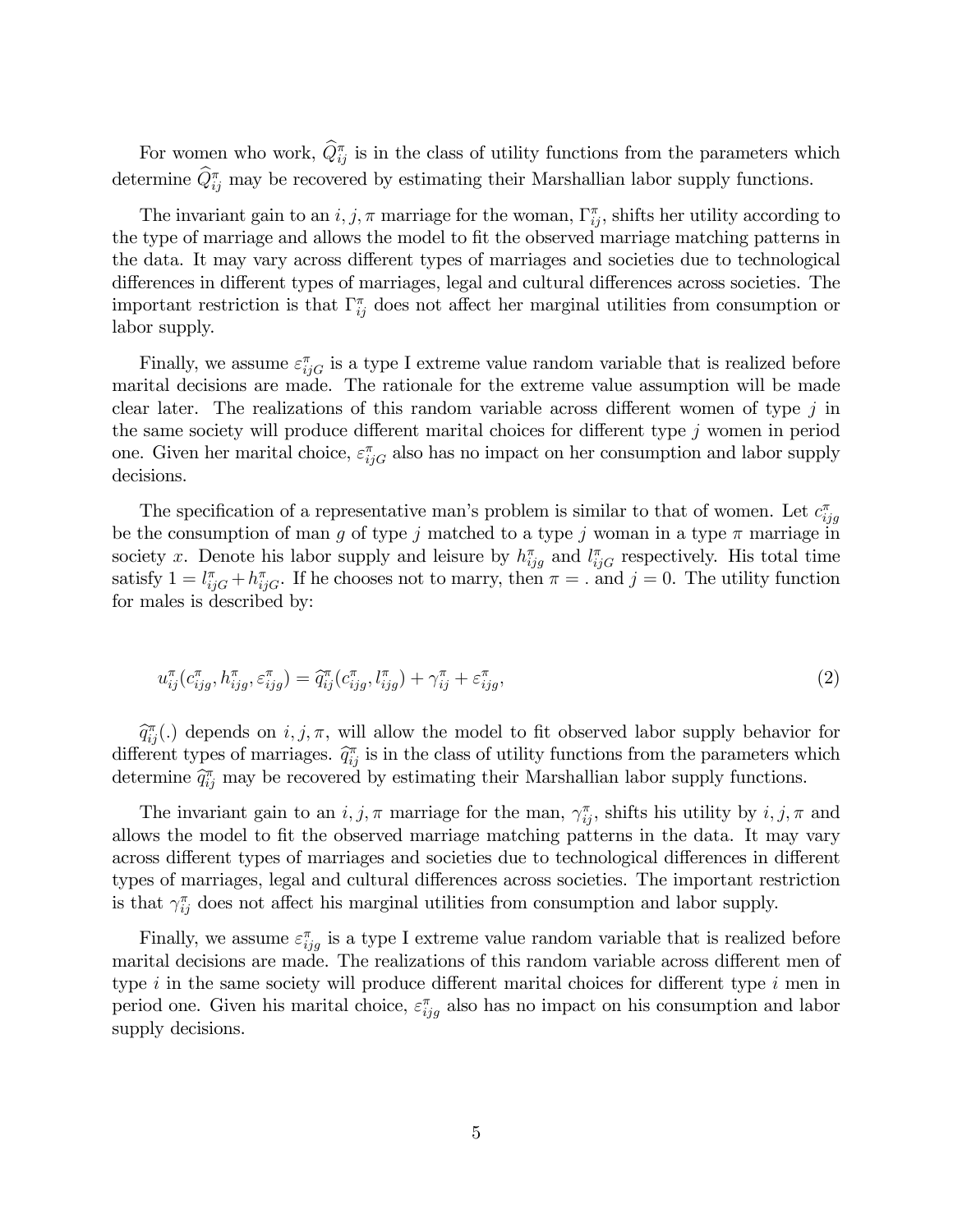#### 2.2 Private budget constraints

Consider a particular husband g and his wife G in a type  $\{i, j, \pi\}$  marriage. Total non-labor family income is  $A_{ijgG}^{\pi}$  which is a random variable. The wage for a working woman is also a random variable  $\tilde{W}_{ijgG}^1$ . For families whose wives do not work,  $W_{ijgG}^0 = 0$  and  $L_{ijgG}^0 = 1$ . The male's wage is another random variable  $w_{ijgG}^{\pi}$ .  $A_{ijgG}^{\pi}$ ,  $W_{ijgG}^{\pi}$  and  $w_{ijgG}^{\pi}$  are realized in the second period, after the marriage decision.

Since we hold the type of marriage,  $\{i, j, \pi\}$ , fixed in this section, for expositional ease, we will dispense with the  $i, j, \pi$  subscripts when it does not cause confusion.

Let  $\tau_{gG}$  be the state contingent transfer that the wife gets in the second period after wages and non-labor income are realized. The private budget constraint of the wife is:

$$
W_{gG}L_G + C_G \le \tau_{gG} + W_{gG} \tag{3}
$$

and the private budget constraint of the husband is:

$$
w_{gG}l_g + c_g \le A_{gG} - \tau_{gG} - w_{gG} \tag{4}
$$

Adding the private budget constraints yields the family budget constraint:

$$
w_{gG}l_g + c_g + W_{gG}L_G + C_G \le A_{gG} + W_{gG} + w_{gG}.
$$
\n(5)

#### 2.3 Efficient Risk Sharing

This section has three objectives. First, we want to derive a shadow price for any type of marriage so that it can be used to equilibrate the excess demand for that type of marriage. Second, we derive the sharing rule and some of its properties. Third, we derive a well known implication of efficient risk sharing, ex-post efficiency, to anticipate a testable restriction of efficient risk sharing.

Consider an  $\{i, j, \pi\}$  marriage between female G and male g. Because wages and nonlabor income,  $W_{ijgG}^{\pi}$ ,  $w_{ijgG}^{\pi}$ , and  $A_{ijgG}^{\pi}$ , are random variables whose values are realized after marriage, in the second period, the spouses can share income risk in the first period.

The continuous joint distribution of  $A_{ijgG}^{\pi}$ ,  $W_{ijgG}^{\pi}$  and  $w_{ijgG}^{\pi}$  with bounded support is characterized by the parameter vector Z. Let  $S^{\pi}_{ijgG} = \{W^{\pi}_{ijgG}, w^{\pi}_{ijgG}, A^{\pi}_{ijgG}\}\$  and  $f(S^{\pi}_{ijgG}|\underline{Z})$ be the cumulative distribution function of  $S^{\pi}_{ijgG}$ .  $Z$  is known to individuals before their marriage decisions.

Let  $E$  be the expectations operator. Following the collective model with full risk sharing, we pose the efficient risk sharing spousal arrangement as a planner solving the following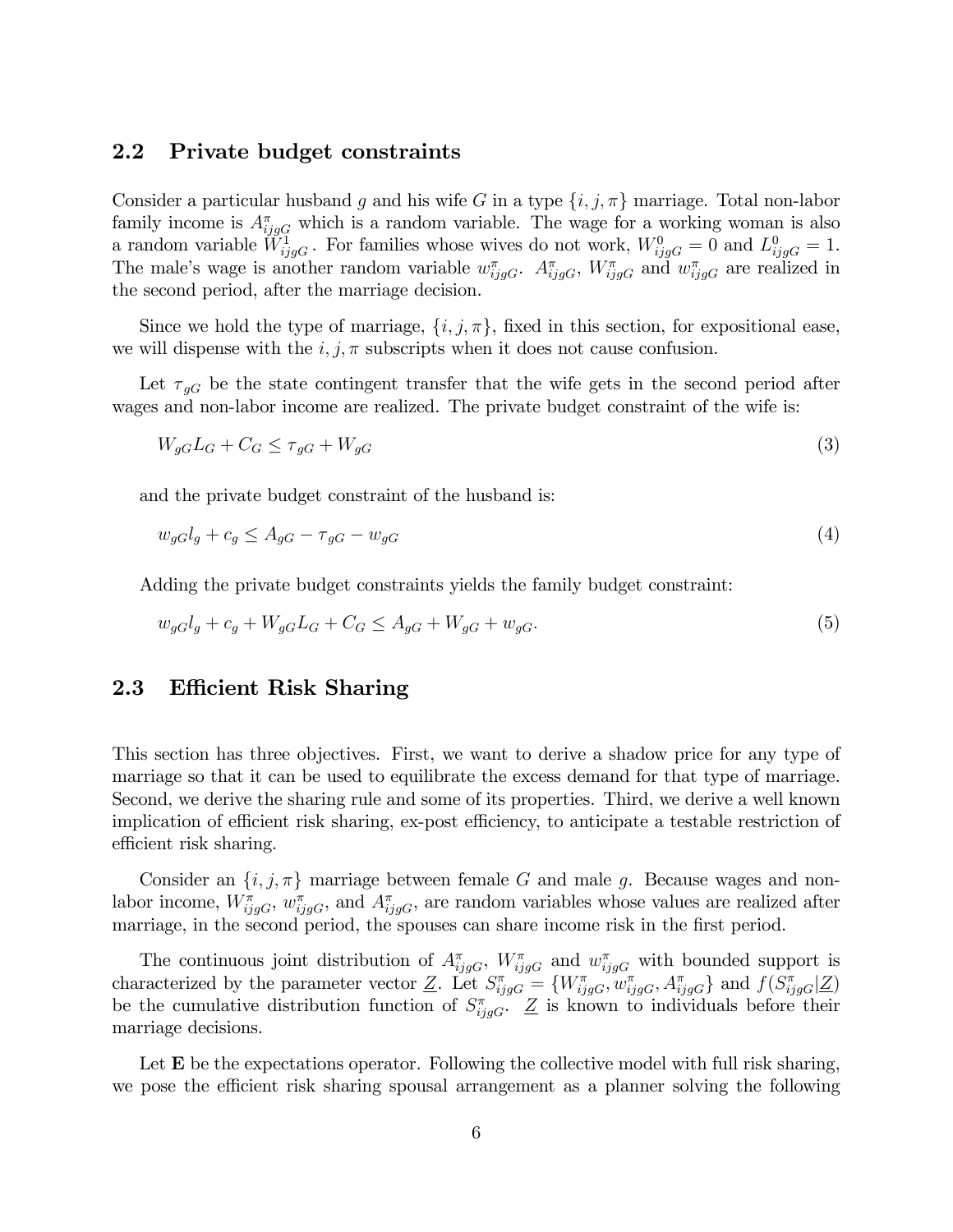problem:

$$
\max_{\{C,c,L,l\}} \beta_{ij}^{\pi} \mathbf{E}(\widehat{Q}(C_{ijgG}^{\pi}, L_{ijgG}^{\pi}) | \underline{Z}) + (1 - \beta_{ij}^{\pi}) \mathbf{E}(\widehat{q}(c_{ijgG}^{\pi}, l_{ijgG}^{\pi}) | \underline{Z})
$$
\n(P1)\n  
\nsubject to (i)  $W^{\pi} \quad I^{\pi} + w^{\pi} \quad I^{\pi} + C^{\pi} + C^{\pi} \quad \leq A^{\pi} \quad + W^{\pi} \quad + w^{\pi} \quad \forall \ S^{\pi}$ 

subject to (i) 
$$
W_{ijgG}^{\pi} L_{ijgG}^{\pi} + w_{ijgG}^{\pi} l_{ijgG}^{\pi} + C_{ijgG}^{\pi} + c_{ijgG}^{\pi} \leq A_{ijgG}^{\pi} + W_{ijgG}^{\pi} + w_{ijgG}^{\pi} \forall S_{ijgG}^{\pi}
$$
  
(ii)  $L_{ijgG}^{\pi} = 0 \forall S_{ijgG}^{\pi}$  if  $\pi = 0$  (6)

In problem (P1), the planner chooses family consumption and labor supplies to maximize the weighted sum of the wife's and the husband's expected utilities subject to their family budget constraint.  $\beta_{ij}^{\pi} \in [0,1]$  is the weight allocated to the wife's expected utility and  $(1 - \beta_{ij}^{\pi})$  is the weight allocated to the husband's expected utility. As in the collective model literature,  $\beta_{ij}^{\pi}$  depends on  $\underline{Z}$ , marriage market conditions, and other factors affecting the gains to marriage in which the individuals live.

Since the risk sharing arrangement takes the marriage as given, we dispense with the  $i, j, \pi$  subscripts when it does not cause confusion.

(P1) is equivalent to each spouse solving their own individual utility maximization problem subject to a judiciously chosen private budget constraint. In this equivalent problem, each spouse take their private budget constraint as given, i.e. (3) for the wife and (4) for the husband. Given the realization of  $W_{gG}$  and  $\tau_{gG}$ , the working wife solves P2:

$$
Q(W_{gG}, W_{gG} + \tau_{gG}) = \max_{L_{gG}} \hat{Q}(\tau_{gG} + W(1 - L_{gG}), L_{gG})
$$
\n(P2)

Let  $H(W_{qG}, \tau_{qG}) = 1 - L_{qG}$  be her Marshallian labor supply. As is well known from static labor supply theory, her labor supply is decreasing in the transfer that she receives:

$$
H_{\tau_{gG}} < 0 \tag{7}
$$

The non-working wife's indirect utility is:

$$
Q(0, \tau_{gG}) = \widehat{Q}(\tau_{gG}, 1) \tag{8}
$$

Given the realization of  $w_{gG}$ ,  $A_{gG}$  and  $\tau_{gG}$ , the husband solves P3:

$$
q(w_{gG}, A_{gG} + w_{gG} - \tau_{gG}) = \max_{l_{gG}} \hat{q}(A_{gG} - \tau_{gG} + w_{gG}(1 - l_{gG}), l_{gG})
$$
(P3)

Let  $h(w_{gG}, A_{gG} - \tau_{gG}) = 1 - L_{gG}$  be his Marshallian labor supply. As is well known from static labor supply theory, his labor supply is increasing in the transfer that he has to provide:

$$
h_{\tau_{gG}} > 0 \tag{9}
$$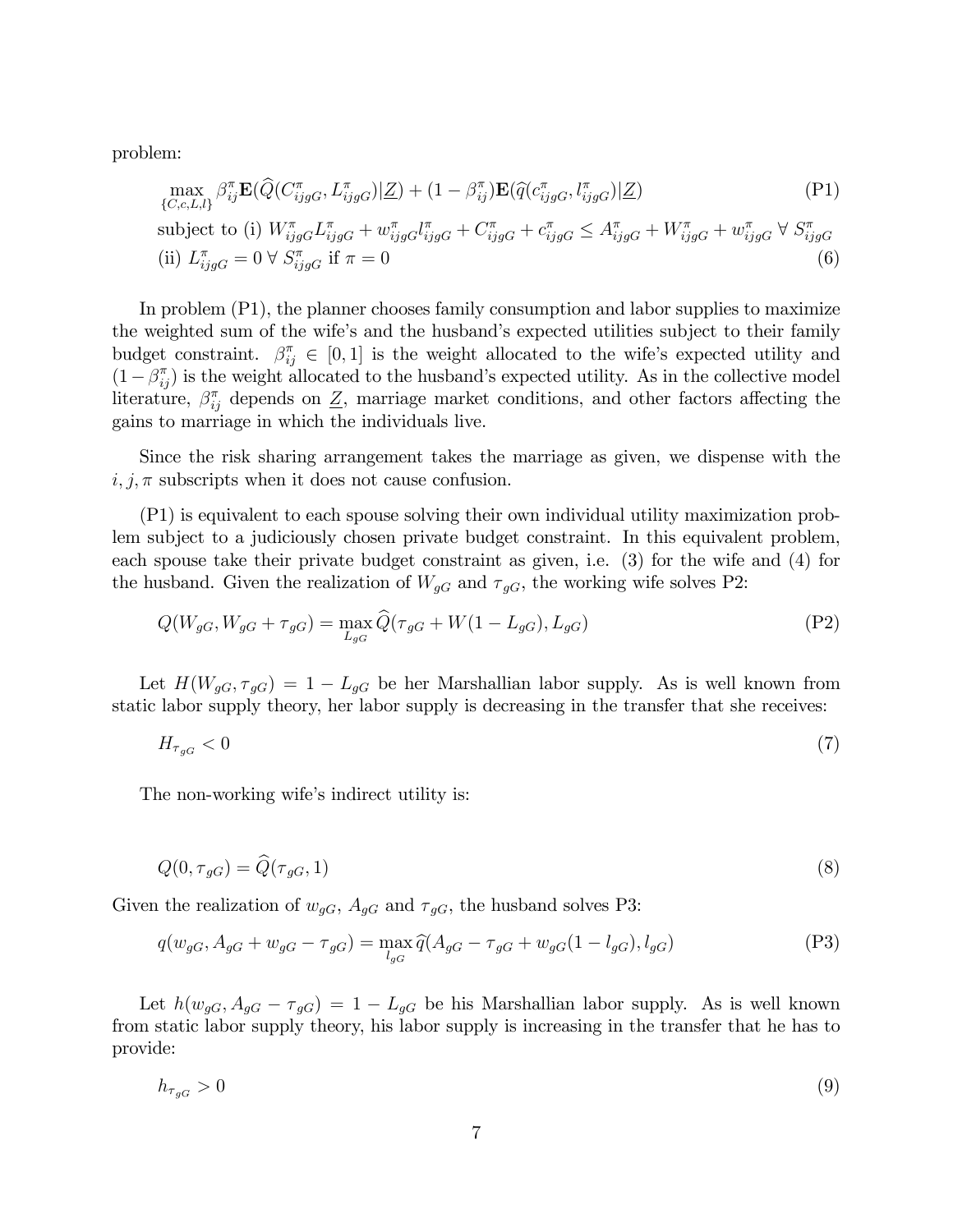We leave to the reader to follow Wilson 1968 and Chiappori 1999 to show that P1 is equivalent to the wife choosing  $\tau_{gG}$  to solve P4<sup>7</sup>:

$$
\max_{\tau(S_{gG})} \beta \mathbf{E}(Q(W_{gG}, W_{gG} + \tau(S_{gG})) | \underline{Z}) + (1 - \beta) \mathbf{E}(q(w_{gG}, A_{gG} + w_{gG} - \tau(S_{gG})) | \underline{Z}) \tag{P4}
$$

Let

$$
p = \frac{1 - \beta}{\beta} \tag{10}
$$

There is a one to one mapping between  $\beta$  and p. When  $\beta = \frac{1}{2}$  $\frac{1}{2}$  or  $p=1$ , the couple have equal bargaining power.

In solving P4, for every  $S_{gG}$ , her optimal choice of  $\tau(S_{gG}, p, \underline{Z})$  will satisfy:

$$
\frac{Q_Y(W_{gG}, W_{gG} + \tau(S_{gG}, p, \underline{Z}))}{q_y(w_{gG}, A_{gG} + w_{gG} - \tau(S_{gG}, p, \underline{Z}))} = \frac{1 - \beta}{\beta} = p \tag{11}
$$

Equation  $(11)$  is of course a well known implication of efficient risk sharing and we dispense with discussing its economic interpretation.

Using (11), we can find how the sharing rule changes with p,  $S_{gG}$  and  $z, z \in \underline{Z}$ :

$$
\tau_p = \frac{q_y}{Q_{YY} + pq_{yy}} < 0 \tag{12}
$$

$$
\tau_A = \frac{pq_{yy}}{Q_{YY} + pq_{yy}} > 0 \tag{13}
$$

$$
\tau_W = \frac{-(Q_{YW} + Q_{YY})}{Q_{YY} + pq_{yy}} \tag{14}
$$

$$
\tau_w = \frac{p(q_{yw} + q_{yy})}{Q_{YY} + pq_{yy}} \tag{15}
$$

$$
\tau_z = 0 \tag{16}
$$

(16) says that the optimal sharing rule is not a function of  $Z$ , the determinants of the wages and non-labor income distributions. Such a result is not unexpected because there is full risk sharing and variations in  $Z$  do not affect p, the relative bargaining power of the husband.

(12) plays an important role in our empirical framework. It says that the transfer is decreasing in  $p$ , the relative bargaining power of the husband. Together with  $(7)$  and  $(9)$ ,

<sup>&</sup>lt;sup>7</sup>Check that for a judicious choice of  $\tau(S)$ , the first order condtions to problems P1 and P4 are the same.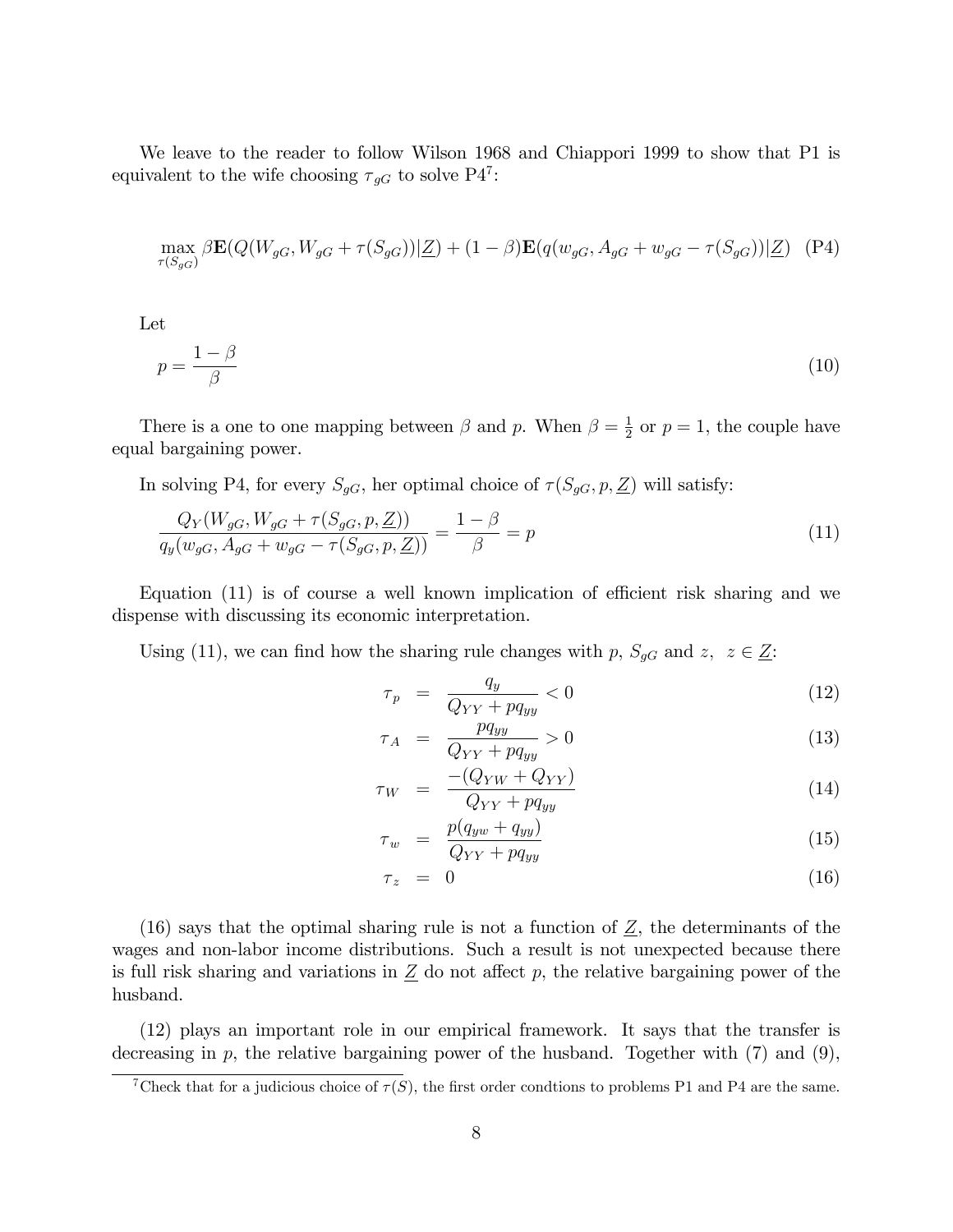$(12)$  implies that the wife's labor supply is increasing in p whereas the husband's labor supply is decreasing in p:

$$
\frac{\partial H_{gG}}{\partial p} > 0 \tag{17}
$$

$$
\frac{\partial h_{gG}}{\partial p} \quad < \quad 0 \tag{18}
$$

Since for every  $\{i, j, 1\}$  couple, the husband's labor supply is decreasing in p and the wife's labor supply is increasing in p, for  $\{i, j, 1\}$  couples, mean husband's labor supply is decreasing in  $p$  and mean wife's labor supply is increasing in  $p$ .

(12) and (11) also imply\n
$$
\frac{\partial \mathbf{E}(Q(W_{gG}, W_{gG} + \tau(S_{gG}, p))|\underline{Z})}{\partial p} = -p \frac{\partial \mathbf{E}(q(w_{gG}, A_{gG} + w_{gG} - \tau(S_{gG}, p))|\underline{Z})}{\partial p} < 0 \tag{19}
$$

The expected utility of the wife is decreasing in  $p$ . Conversely, the expected utility of the husband is increasing in p.  $(19)$  is unsurprising because p is the relative utility weight of the husband as shown in (10). So an increase in p makes  $\{i, j, \pi\}$  marriages more attractive to type i males but less attractive to type j females.  $p$  is a non-negative scalar and is specific to  $\{i, j, \pi\}$  marriages. Thus p can function as a shadow price that can equilibrate the excess demand for  $\{i, i, \pi\}$  type marriages.

(19) will play a critical role in making our marriage matching model empirically operational.

The final point in this section is to point out a well known implication of the efficient risk sharing model with spousal labor supplies data when both spouses work,  $\pi = 1$ . A necessary condition for solving P1 is that given realized wages and non-labor income, i.e.  $S_{qG}$ , the planner solves problem P7:

$$
\max_{C_{gG}, c_{gG}, L_{gG}, l_{gG}} \beta \widehat{Q}(C_{gG}, L_{gG}) + (1 - \beta)\widehat{q}(c_{gG}, l_{gG})
$$
\n<sup>(P7)</sup>

subject to 
$$
W_{gG}L_{gG} + w_{gG}l_{gG} + C_{gG} + c_{gG} \leq A_{gG} + W_{gG} + w_{gG}
$$
 (20)

Problem P7 is a unitary model of the family faced with wages  $W_{gG}$ ,  $w_{gG}$ , and non-labor income  $A_{gG}$ . Thus we cannot reject a unitary model of the family for  $\{i, j, \pi\}$  couples in the same society, by observing their spousal labor supplies behavior if they share risk efficiently.<sup>8</sup>

Problem P7 is also useful because it is a standard consumer choice problem. In particular, we know the spousal labor supplies functions must satisfy Slutsky symmetry, a testable restriction with spousal labor supply data when both spouses work,  $\pi = 1$ . Although this implication can be empirically tested, we will not do that in this paper.

<sup>&</sup>lt;sup>8</sup>This point is well known. Hayashi, Altonji and Kotlikoff, Lich Tyler, Mazzacco, Ogaki.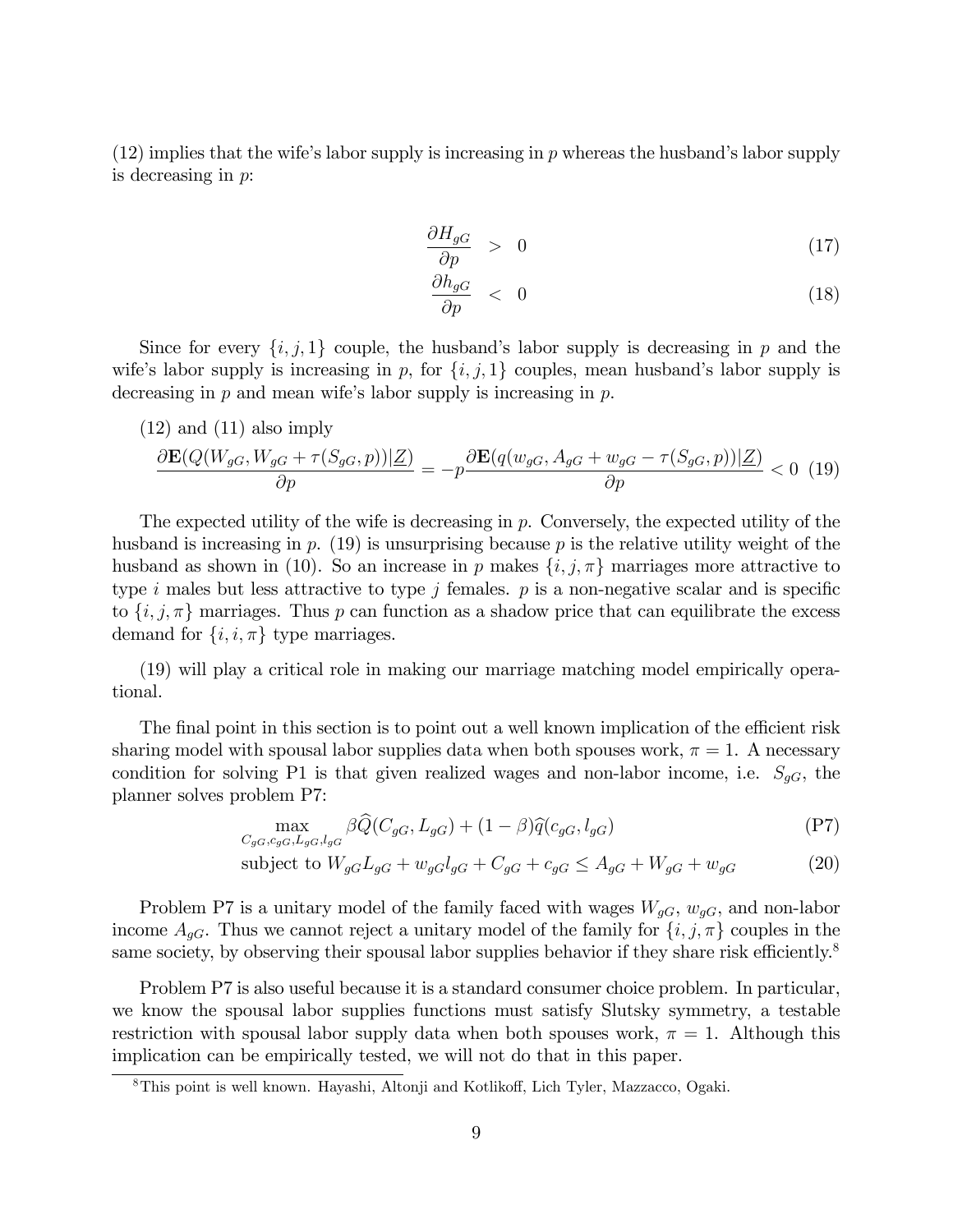#### 2.4 Marriage decision problems in the first period

In the first period, agents decide whether to marry and who to marry if they choose to marry. Consider a particular woman  $G$  of type  $J$ . Recall that she can choose between  $I$ types of men, two types of marriages (specialized or not) and whether or not to marry. She can choose between  $I * 2 + 1$  choices. Her expected utility in an  $\{i, j, \pi\}$  marriage is:

$$
\overline{V}(i,j,\pi,p_{ij}^{\pi},\varepsilon_{ijG}^{\pi}) = \mathbf{E}(Q(W_{ijgG}^{\pi},W_{ijgG}^{\pi} + \tau(S_{ijgG}^{\pi},p_{ij}^{\pi}))|\underline{Z}) + \Gamma_{ij}^{\pi} + \varepsilon_{ijG}^{\pi}
$$
\n(21)

Given the realizations of all the  $\varepsilon_{ijG}^{\pi}$ , she will choose the marital choice which maximizes her expected utility. Let  $\varepsilon_{jG} = [\varepsilon_{0jG},..,\varepsilon_{ijG}^0,..,\varepsilon_{ijG}^1,..,\varepsilon_{IjG}^1]$ . The expected utility from her optimal choice will satisfy:

$$
V^*(\underline{\varepsilon_{jG}}) = \max[\overline{V}(0,j,\varepsilon_{0jG}),\dots,\overline{V}(i,j,0,p_{ij}^0,\varepsilon_{ijG}^0),\dots,\overline{V}(i,j,1,p_{ij}^1,\varepsilon_{ijG}^1),\dots]
$$
(22)

The problem facing men in the first stage is analogous to that of women. A man  $g$  of type *i* in an  $\{i, j, \pi\}$  marriage, with  $\varepsilon_{ijg}^{\pi}$ , attains an expected utility of:

$$
\overline{v}(i, j, \pi, p_{ij}^{\pi}, \varepsilon_{ijg}^{\pi}) = \mathbf{E}(q(w_{ijgG}^{\pi}, A_{ijgG}^{\pi} + w_{ijgG}^{\pi} - \tau(S_{ijgG}^{\pi}, p_{ij}^{\pi}))|\underline{Z}) + \gamma_{ij}^{\pi} + \varepsilon_{ijg}^{\pi}
$$
(23)

Given the realizations of all the  $\varepsilon_{ijg}^{\pi}$ , he will choose the marital choice which maximizes his expected utility. He can choose between  $J \ast 2+1$  choices. Let  $\underline{\varepsilon_{ig}} = [\varepsilon_{i0g},..,\varepsilon_{ifg}^0,..,\varepsilon_{ijg}^1,..,\varepsilon_{ijg}^1]$ . The expected utility from his optimal choice will satisfy:

$$
v^*(\underline{\varepsilon_{ig}}) = \max[\overline{v}(i, 0, \varepsilon_{i0g}), \dots, \overline{v}(i, j, 0, p^0_{ij}, \varepsilon^0_{ijg}), \dots, \overline{v}(i, j, 1, p^1_{ij}, \varepsilon^1_{ijg}).]
$$
\n(24)

### 3 The Marriage Market

Our model of the marriage market follows CS. Let

$$
\overline{Q}_{ij}^{\pi}(p_{ij}^{\pi}, \underline{Z}) = \mathbf{E}(Q(W_{ijgG}^{\pi}, W_{ijgG}^{\pi} + \tau(S_{ijgG}^{\pi}, p_{ij}^{\pi}))|\underline{Z}) \tag{25}
$$

$$
\overline{q}_{ij}^{\pi}(p_{ij}^{\pi}, \underline{Z}) = \mathbf{E}(q(w_{ijgG}^{\pi}, A_{ijgG}^{\pi} + w_{ijgG}^{\pi} - \tau(S_{ijgG}^{\pi}, p_{ij}^{\pi}))|\underline{Z})
$$
\n(26)

Assume that there are lots of men and women of each type, and each woman is solving (22) and each man is solving (24). Because  $\varepsilon_{ijG}^{\pi t}$  are i.i.d. extreme value random variables, McFadden (1974) showed that for every type of woman  $j$ :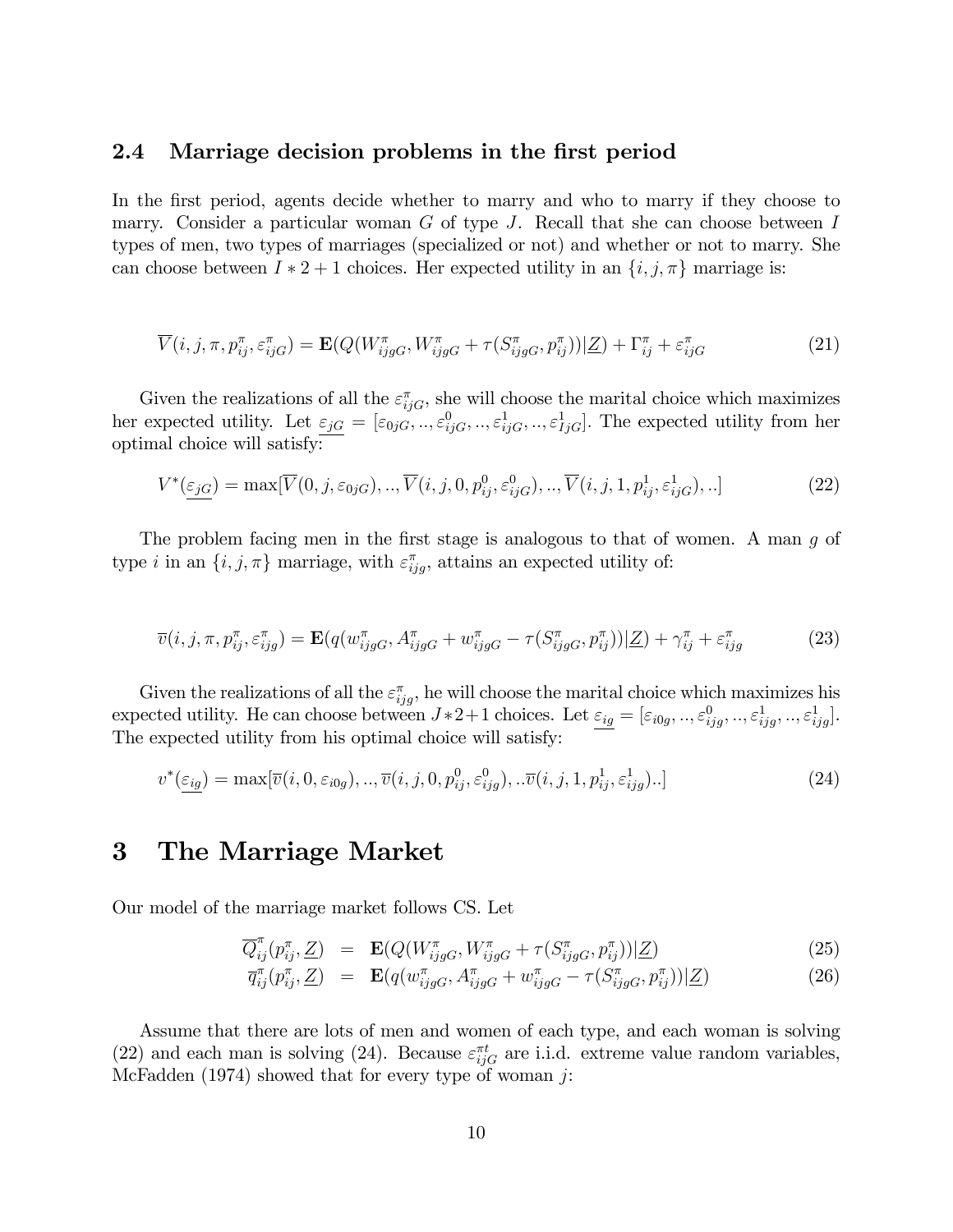$$
\frac{\overline{\mu}_{ij}^{\pi}}{f_j} = \frac{\exp(\Gamma_{ij}^{\pi} + \overline{Q}_{ij}^{\pi}(p_{ij}^{\pi}, \underline{Z}))}{\sum_{k=0}^{I} \exp(\Gamma_{kj}^{\pi} + \overline{Q}_{kj}^{\pi}(p_{kj}^{\pi}, \underline{Z}))}, \quad i = 0, 1, ..., J
$$
\n(27)

where  $\overline{\mu}_{ij}^{\pi t}$  is the number of  $(i, j, \pi, t)$  marriages demanded by j type females and  $\overline{\mu}_{0j}$  is the number of type  $j$  females who choose to remain unmarried.

(27) implies:

$$
\ln \overline{\mu}_{ij}^{\pi} - \ln \mu_{0j} = (\Gamma_{ij}^{\pi} - \Gamma_{0j}) + \overline{Q}_{ij}^{\pi} (p_{ij}^{\pi}, \underline{Z}) - \overline{Q}_{0j} (\underline{Z}), \quad i = 1,..,I
$$
\n(28)

CS calls the left hand side of (28),  $\ln \overline{\mu}_{ij}^{\pi} - \ln \mu_{0j}$ , the net gains to a j type woman in an  $\{i, j, \pi\}$  marriage relative to remaining umarried.

Similarly, for every type of man  $i$ ,

$$
\frac{\mu_{ij}^{\pi}}{m_i} = \frac{\gamma_{ij}^{\pi} + \overline{q}_{ij}^{\pi}(p_{ij}^{\pi}, \underline{Z})}{\sum_{k=0}^{J} \exp(\gamma_{ik}^{\pi} + \overline{q}_{ik}^{\pi}(p_{ik}^{\pi}, \underline{Z}))}, \quad j = 0, 1, ..., I
$$
\n(29)

which implies:

$$
\ln \underline{\mu}_{ij}^{\pi} - \ln \mu_{i0} = (\gamma_{ij}^{\pi} - \gamma_{i0}) + \overline{q}_{ij}^{\pi} (p_{ij}^{\pi}, \underline{Z}) - \overline{q}_{i0} (\underline{Z}), \quad j = 1, ..., J,
$$
\n(30)

where  $\underline{\mu}_{ij}^{\pi}$  is the number of  $\{i, j, \pi\}$  marriages demanded by j type males and  $\underline{\mu}_{i0}$  is the number of type i males who choose to remain unmarried.

CS calls the left hand side of (30),  $\ln \overline{\mu}_{ij}^{\pi} - \ln \mu_{i0}$ , the net gains to a *i* type man in an  $\{i, j, \pi\}$  marriage relative to remaining umarried.

Marriage market clearing requires the supply of wives to be equal to the demand for wives for each type of marriage:

$$
\underline{\mu}_{ij}^{\pi} = \overline{\mu}_{ij}^{\pi} = \mu_{ij}^{\pi} \ \forall \{i > 0, j > 0, \pi, \} \tag{31}
$$

Imposing marriage market clearing (31), sum 28) and (30) to get:

$$
\ln \frac{\mu_{ij}^{\pi}}{\sqrt{\mu_{i0}\mu_{0j}}} = \frac{(\Gamma_{ij}^1 - \Gamma_{0j}) + (\gamma_{ij}^{\pi} - \gamma_{i0}) + \overline{Q}_{ij}^{\pi}(p_{ij}^{\pi}, \underline{Z}) + \overline{q}_{ij}^{\pi}(p_{ij}^{\pi}, \underline{Z}) - \overline{Q}_{0j}(\underline{Z}) - \overline{q}_{i0}(\underline{Z})}{2}
$$
(32)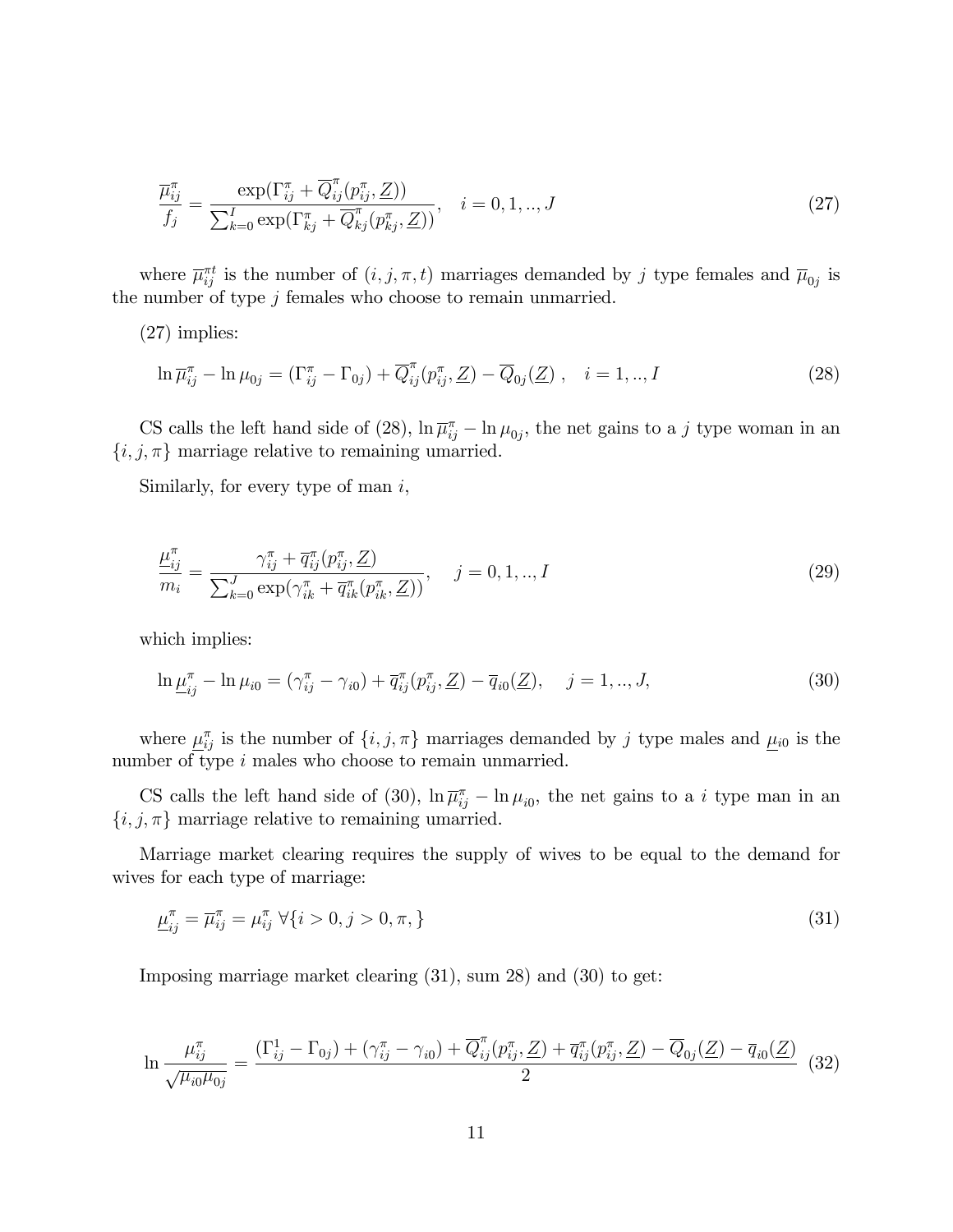CS calls  $\ln \mu_{ij}^{\pi}(\mu_{i0}\mu_{0j})^{-\frac{1}{2}}$  the total gains to an  $(i, j, \pi)$  marriage relative to the couple remaining unmarried. Assuming transferable utilities, CS argued the total gains to marriage should be invariant across societies when preferences do not change across societies. As the rhs of (32) shows, even if preferences for consumption and leisure are invariant across societies, the total gains depend on the society that  $i$  and  $j$  live in. There are three reasons why the total gains in this model depend on the society. First, as the society changes,  $Z$ , the parameters which govern the distribution of wages and non-labor income change. Second, as  $p_{ij}^{\pi}$  changes due to changes in M and F or  $\underline{Z}$ , the induced changes in spousal utilities do not cancel in  $(32)$ . Third, legal and cultural differences in the marriage markets across societies will affect  $(\Gamma_{ij}^1 - \Gamma_{0j}), (\gamma_{ij}^{\pi} - \gamma_{i0}).$ 

There are feasibility constraints that the stocks of married and single agents of each gender and type cannot exceed the aggregate stocks of agents of each gender in the society:

$$
f_j = \mu_{0j} + \sum_{i,\pi} \mu_{ij}^{\pi} \tag{33}
$$

$$
m_i = \mu_{i0} + \sum_{j,\pi} \mu_{ij}^{\pi} \tag{34}
$$

We can now define a rational expectations equilibrium. There are two parts to the equilibrium, corresponding to the two stages at which decisions are made by the agents. The first corresponds to decisions made in the marriage market; the second to the intra-household allocation. In equilibrium, agents make marital status decisions optimally, the sharing rules clear each marriage market, and conditional on the sharing rules, agents choose consumption and labor supply optimally. Formally:

**Definition 1.** A rational expectations equilibrium consists of a distribution of males and females across individual type, marital status, and type of marriage  $\{\hat{\mu}_{0j}, \hat{\mu}_{i0}, \hat{\mu}_{ij}^{\pi}\}$ , a set of decision rules for marriage  $\{V^*(\underline{\varepsilon}_{jG}), \widehat{v}^*(\underline{\varepsilon}_{ig})\}$ , a set of decision rules for spousal consumption and leisure  $\{\hat{C}^{\pi}_{ijgG}, \hat{c}^{\pi}_{ijgG}, \hat{L}^{\pi}_{ijgG}\},$  and a set of shadow prices  $\{p^{\pi}_{ij}\}$  such that:

- 1. The decision rules  $\{V^*(\underline{\varepsilon_{jG}}), \widehat{v}^*(\underline{\varepsilon_{ig}})\}$  solve (22) and (24);
- 2. All marriage markets clear implying (31), (33), (34) hold;
- 3. For an  $\{i, j, \pi\}$  marriage with wages and non-labor income realizations  $\{S_{ijgG}^{\pi}\}\$ , the decision rules  $\{\hat{C}^{\pi}_{ijgG}, \hat{c}^{\pi}_{ijgG}, \hat{L}^{\pi}_{ijgG}, \hat{l}^{\pi}_{ijgG}\}\$  solve (P2), (P3).

Theorem 1. A rational expectations equilibrium exists.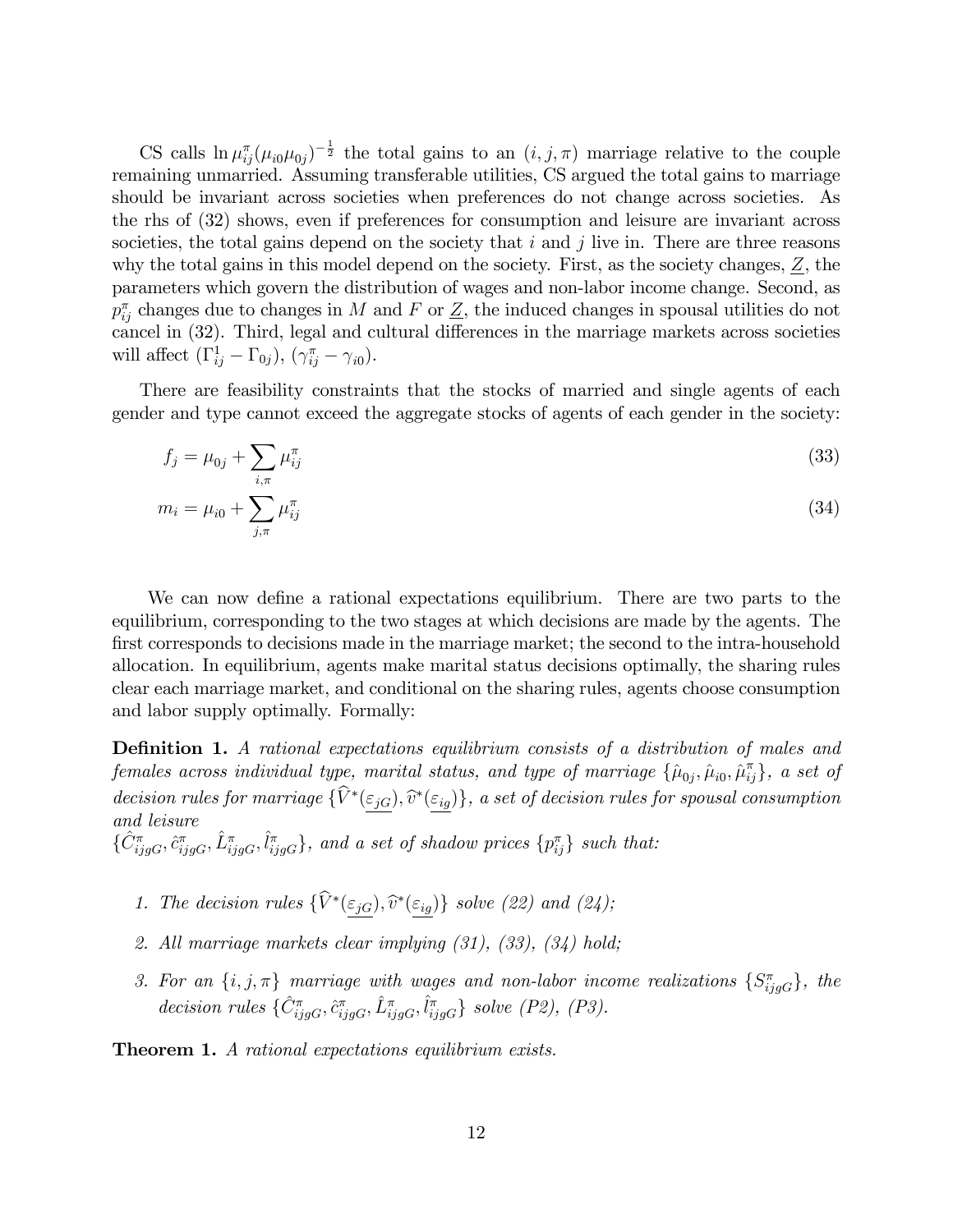Sketch of proof: We have already demonstrated (1) and (3). So what needs to be done is to show that there is a set of shadow prices,  $\{p_{ij}^{\pi}\}\$  which clears the marriage market. Let p be the vector of shadow prices for society x. For every marriage market  $\{i, j, \pi\}$  excluding  $i = 0$  or  $j = 0$ , define the excess demand function for marriages by men:

$$
E_{ij}^{\pi}(\underline{p}) = \underline{\mu}_{ij}^{\pi}(\underline{p}) - \overline{\mu}_{ij}^{\pi}(\underline{p})
$$
\n(35)

The demand and supply functions (27) and (29), for every marriage market  $\{i, j, \pi\}$ , satisfy the weak gross substitute property. So the excess demand functions also satisfy the weak gross substitute property. We can use Mas-Colell, Winston and Green (1995: p. 646, exercise 17.F.16<sup>C</sup>) to provide a proof of existence of market equilibrium when the excess demand functions satisfy the weak gross substitute property.<sup>9</sup> For convenience, we reproduce their proof in our context in Appendix A.

In the proof, we need:

$$
E_{ij}^{\pi}(\underline{p}) > 0 \text{ as } \underline{p} \to \infty \qquad \text{(Condition A1)}
$$
  

$$
E_{ij}^{\pi}(\underline{p}) < 0 \text{ as } \underline{p} \to 0 \qquad \text{(Condition A2)}
$$

That is, the utility functions  $q$  and  $Q$  must be such that as  $p$  approaches 0, men will not want to marry. And as  $p$  approaches  $\infty$ , women will not want to marry.

## 4 Marriage market identification with approximately equal bargaining power

Consider the marriage market  $\{i, j, \pi\}$ . As derived in Section 3, marriage market clearing, equation (32), implies:

$$
\ln \frac{\mu_{ij}^{\pi}}{\sqrt{\mu_{i0}\mu_{0j}}} = \frac{\left(\Gamma_{ij}^{\pi} - \Gamma_{0j}\right) + \left(\gamma_{ij}^{\pi} - \gamma_{i0}\right) + \overline{Q}_{ij}^{\pi}\left(p_{ij}^{\pi}, \underline{Z}\right) + \overline{q}_{ij}^{\pi}\left(p_{ij}^{\pi}, \underline{Z}\right) - \overline{Q}_{0j}(\underline{Z}) - \overline{q}_{i0}(\underline{Z})}{2} \tag{36}
$$

 $p_{ij}^{\pi}$  is the equilibrium shadow price which clears the marriage market.  $p_{ij}^{\pi} = 1$  is an important benchmark. In this case, the particular marriage market clears with equal bargaining power between the spouses, i.e.  $\beta_{ij}^{\pi} = \frac{1}{2}$  $\frac{1}{2}$ .

Using a first order Taylor series expansion around  $p_{ij}^{\pi} = 1$ ,

<sup>&</sup>lt;sup>9</sup>The proof does not rely on Walras Law or that excess demand is homogenous of degree zero in  $\bar{p}$ , both of which our model does not satisfy.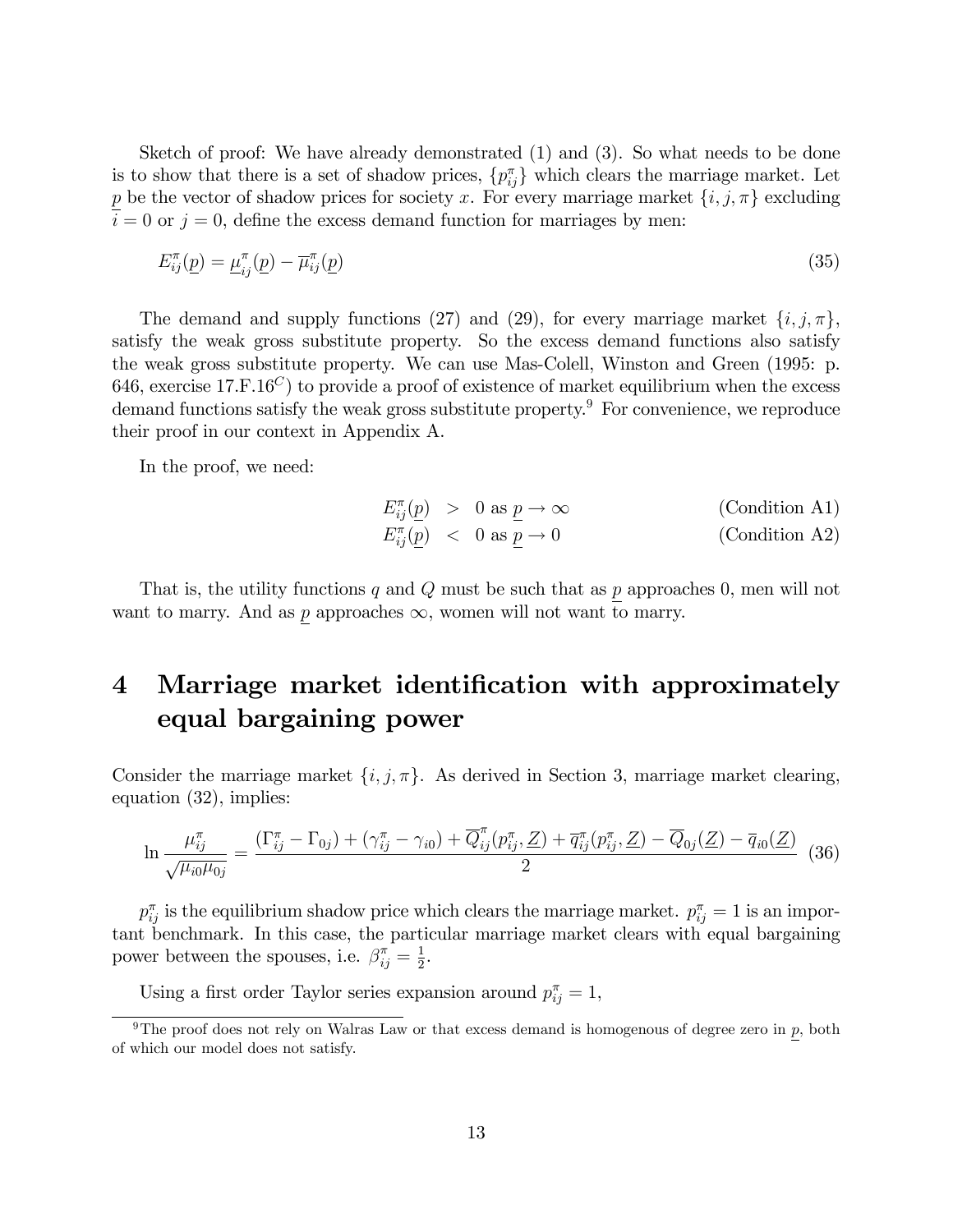$$
\overline{q}_{ij}^{\pi}(p_{ij}^{\pi}, \underline{Z}) \simeq \overline{q}_{ij}^{\pi}(1, \underline{Z}) + (p_{ij}^{\pi} - 1) \frac{\partial \overline{q}_{ij}^{\pi}(p_{ij}^{\pi}, \underline{Z})}{\partial p_{ij}^{\pi}}|_{p_{ij}^{\pi} = 1}
$$
\n(37)

$$
\overline{Q}_{ij}^{\pi}(p_{ij}^{\pi}, \underline{Z}) \simeq \overline{Q}_{ij}^{\pi}(1, \underline{Z}) + (p_{ij}^{\pi} - 1) \frac{\partial \overline{Q}_{ij}^{\pi}(p_{ij}^{\pi}, \underline{Z})}{\partial p_{ij}^{\pi}}|_{p_{ij}^{\pi} = 1}
$$
(38)

$$
= \overline{Q}_{ij}^{\pi}(1,\underline{Z}) - (p_{ij}^{\pi} - 1) \frac{\partial \overline{q}_{ij}^{\pi}(p_{ij}^{\pi},\underline{Z})}{\partial p_{ij}^{\pi}}|_{p_{ij}^{\pi}=1}
$$
(39)

The last line,  $(39)$ , obtains because of  $(19)$ , an implication of efficient spousal risk sharing. Using  $(37)$  and  $(39)$ ,  $(?)$  becomes:

$$
\ln \frac{\mu_{ij}^{\pi}}{\sqrt{\mu_{i0}\mu_{0j}}} = \frac{(\Gamma_{ij}^{\pi} - \Gamma_{0j}) + (\gamma_{ij}^{\pi} - \gamma_{i0}) + \overline{Q}_{ij}^{\pi}(1, \underline{Z}) + \overline{q}_{ij}^{\pi}(1, \underline{Z}) - \overline{Q}_{0j}(\underline{Z}) - \overline{q}_{i0}(\underline{Z})}{2} (40)
$$
  

$$
= T_{ij}^{\pi}(\Gamma_{ij}^{\pi}, \Gamma_{0j}, \gamma_{ij}^{\pi}, \gamma_{i0}, \underline{Z})
$$
 (41)

The right hand side of (40) is independent of  $p_{ij}^{\pi}$ , the equilibrium shadow price. It only depends on  $i, j, \pi$ , the types of spouses involved as well as the type of marriage that they are engaged in.

Because  $\mu_{ij}^{\pi}, \mu_{i0}, \mu_{0j}$  are observed, we can estimate the total gains to marriage,  $T_{ij}^{\pi}(\Gamma_{ij}^{\pi}, \Gamma_{0j}, \gamma_{ij}^{\pi}, \gamma_{i0}, \underline{Z})$ . If two different societies have different  $Z's$  and or  $\Gamma_{ij}^{\pi}, \Gamma_{0j}, \gamma_{ij}^{\pi}, \gamma_{i0}$ , they will have different total gains,  $T_{ij}^{\pi}$ . Thus we do not expect two different societies to have the same total gains.

Equation (40) is familiar from CS where it was derived under the hypothesis of transferable utilities without post marital uncertainty.

That  $\ln \mu_{ij}^{\pi}(\mu_{i0}\mu_{0j})^{-\frac{1}{2}}$  measures the total gains to a  $\{i, j, \pi\}$  type marriage in an efficient spousal risk sharing marriage market model is important because it shows that transferable utilities is not necessary to obtain equation (40). As discussed in CS,  $T_{ij}^{\pi}$  is an intuitive measure of total gains because it says that the more  $\{i, j, \pi\}$  marriages there are relative to the geometric average of the unmarrieds, the larger is the total gains to that type of marriage.

As discussed in CS, (40) does not have any overidentifying assumption. There is no way to test the marriage matching model using (40). (40) is derived under the assumption that bargaining power between the spouses are approximately equal.

Finally, we have assumed that individuals can freely choose their hours of work. If workers are rationed in their hours of work, the labor supplies models proposed in this paper are misspecified. In particular  $\overline{q}_{ij}^{\pi}$  and  $\overline{Q}_{ij}^{\pi'}$  will be misspecified. But as (40) shows, we can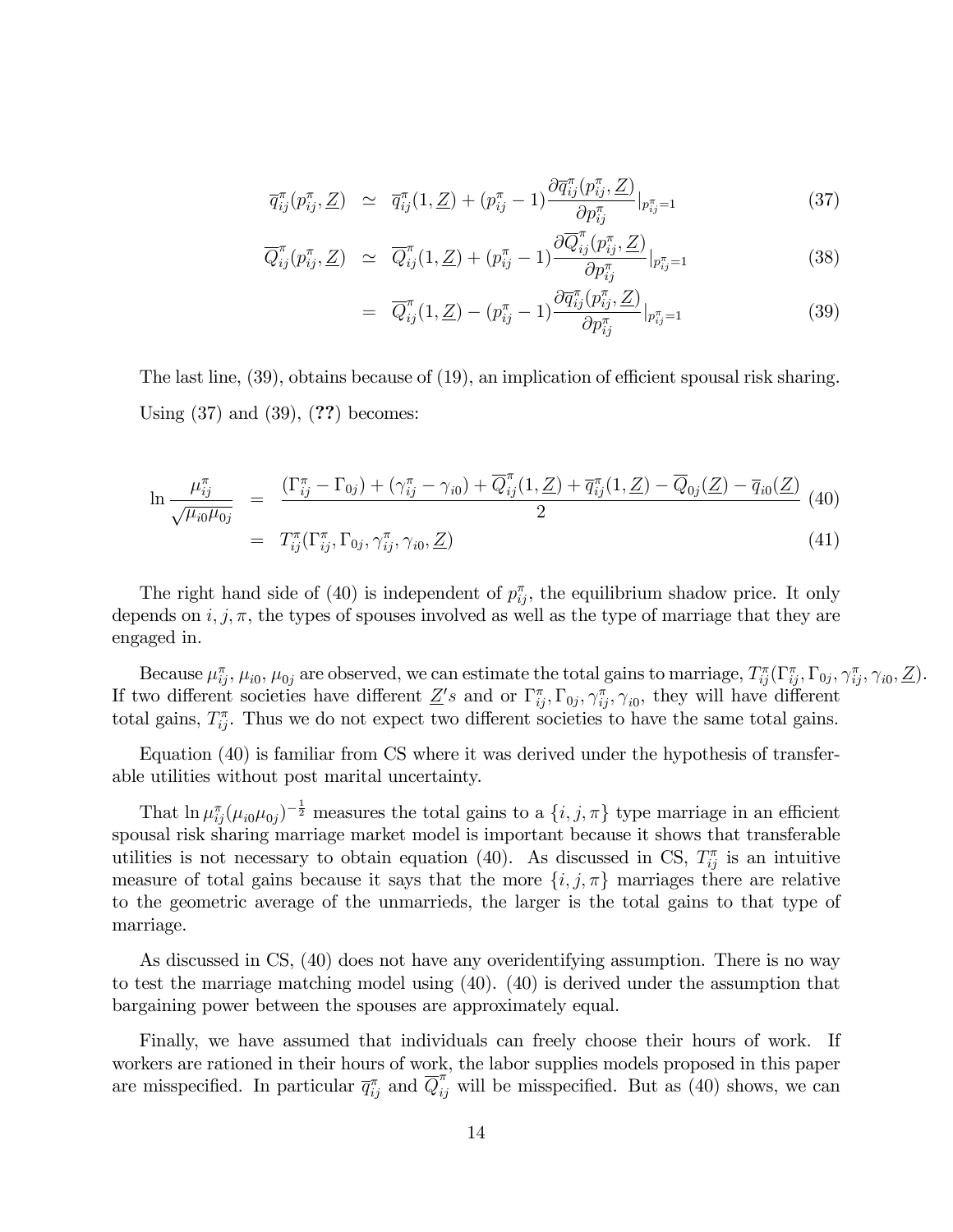still identify marriage market parameters because  $\overline{q}_{ij}^{\pi}$  and  $\overline{Q}_{ij}^{\pi}$  do not need to be separately identified.

### 5 Multi-markets restrictions (INCOMPLETE)

Let the equilibrium shadow prices be  $\{p_{ij}^{\pi}(\Gamma,\gamma,\underline{Z},M,F)\}\$ . The equilibrium quasi supply by women for  $\{i, j, \pi\}$  marriages satisfies:

$$
\ln \frac{\mu_{ij}^{\pi}}{\mu_{0j}} = (\Gamma_{ij}^{\pi} - \Gamma_{0j}) + \overline{Q}_{ij}^{\pi} (p_{ij}^{\pi} (\Gamma, \gamma, \underline{Z}, M, F), \underline{Z}) - \overline{Q}_{0j} (\underline{Z})
$$
\n(42)

Then we have the following comparative static:

$$
\frac{\partial \ln \frac{\mu_{ij}^{\pi}}{\mu_{0j}}}{\partial \omega} = \frac{\partial (\Gamma_{ij}^{\pi} - \Gamma_{0j}^{\pi})}{\partial \omega} + \frac{\partial \overline{Q}_{ij}^{\pi}}{\partial p_{ij}^{\pi}} \frac{\partial p_{ij}^{\pi}}{\partial \omega} + \frac{\partial (\overline{Q}_{ij}^{\pi} - \overline{Q}_{0j})}{\partial \underline{Z}} \frac{\partial \underline{Z}}{\partial \omega}
$$
(43)

(43) decomposed the change in net gains to marriage for wives into three components. The first component is the change utility due to the change in net invariant gains for wives. The second component is the utility change from the change in relative bargaining power. The third component is the utility change from the changes in wage and non-labor income distributions.

The equilibrium quasi demand by men for  $\{i, j, \pi\}$  marriages satisfy:

$$
\ln \frac{\mu_{ij}^{\pi}}{\mu_{i0}} = (\gamma_{ij}^{\pi} - \gamma_{i0}) + \overline{q}_{ij}^{\pi} (p_{ij}^{\pi} (\Gamma, \gamma, \underline{Z}, M, F), \underline{Z}) - \overline{q}_{i0} (\underline{Z})
$$
\n(44)

Then we have the following comparative static for a scalar parameter  $\omega \in \{\Gamma, \gamma, \underline{Z}, M, F\}$ :

$$
\frac{\partial \ln \frac{\mu_{ij}^{\pi}}{\mu_{i0}}}{\partial \omega} = \frac{\partial (\gamma_{ij}^{\pi} - \gamma_{i0}^{\pi})}{\partial \omega} + \frac{\partial \overline{q}_{ij}^{\pi}}{\partial p_{ij}^{\pi}} \frac{\partial p_{ij}^{\pi}}{\partial \omega} + \frac{\partial (\overline{q}_{ij}^{\pi} - \overline{q}_{i0})}{\partial \underline{Z}} \frac{\partial \underline{Z}}{\partial \omega}
$$
(45)

The interpretation of (45) is similar to that given for wives.

Using  $(19)$ ,  $(45)$  and  $(43)$ ,

$$
\frac{\partial(\ln\frac{\mu_{ij}^\pi}{\mu_{0j}}-\ln\frac{\mu_{ij}^\pi}{\mu_{i0}})}{\partial\omega}=\frac{\partial((\Gamma_{ij}^\pi-\Gamma_{0j}^\pi)-(\gamma_{ij}^\pi-\gamma_{0j}))}{\partial\omega}+(\frac{\partial(\overline{Q}_{ij}^\pi-\overline{Q}_{0j})-(\overline{q}_{ij}^\pi-\overline{q}_{i0})}{\partial\underline{Z}})\frac{\partial\underline{Z}}{\partial\omega}+(1+p_{ij}^\pi)\frac{\partial\overline{Q}_{ij}^\pi}{\partial p_{ij}^\pi}\frac{\partial p_{ij}^\pi}{\partial\omega}
$$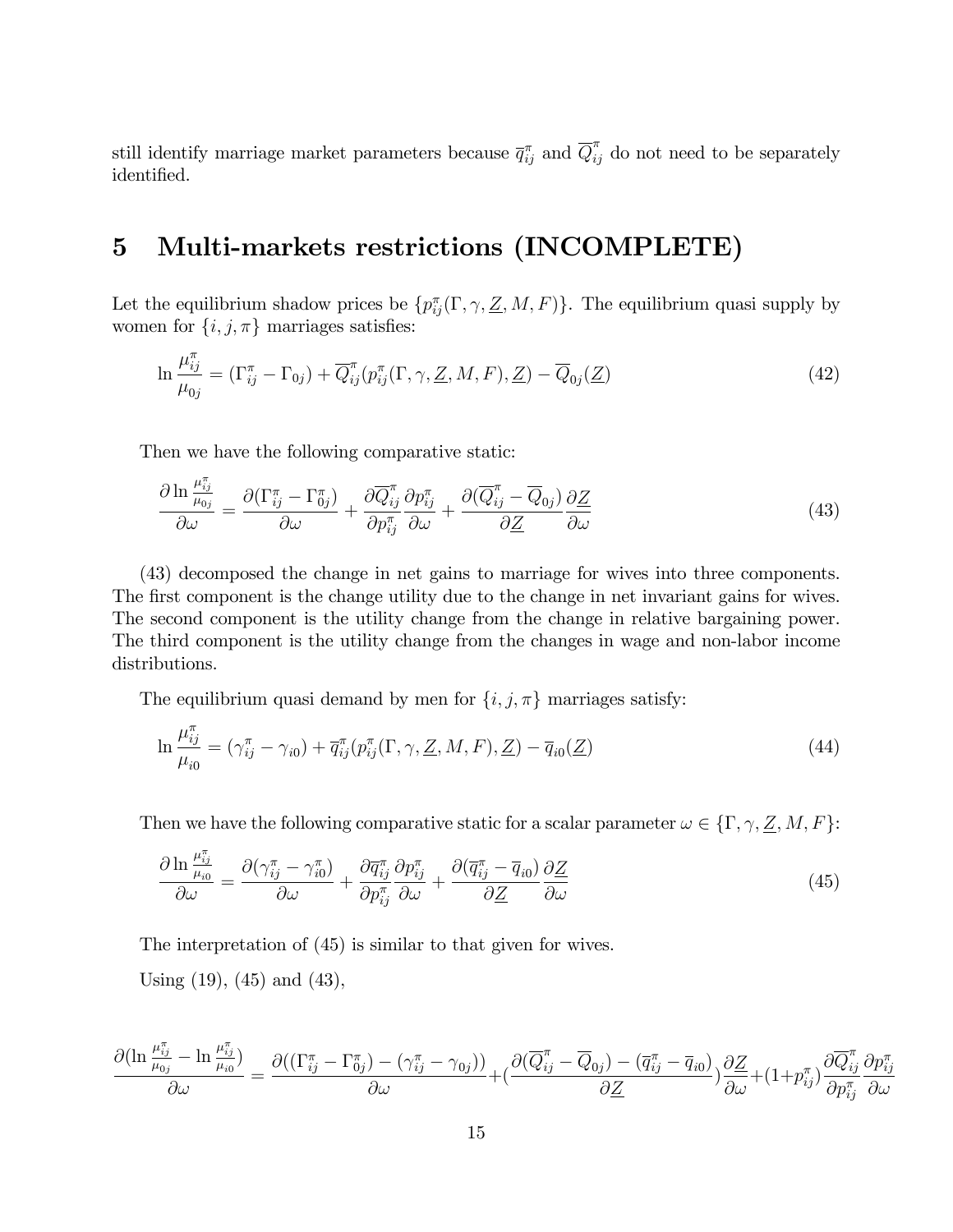$(46)$  says that the change in the difference in net spousal gains is equal to three terms. The first term is the change in the difference in spousal invariant gains. The second term is the change in the difference in spousal utilities from a change in the wages and non-labor income distributions. The third term is proportional to the change in the wife's utility from a change in her husband's relative bargaining power,  $p_{ij}^{\pi}$ . Since  $(1 + p_{ij}^{\pi}) > 0$  and  $\frac{\partial \overline{Q}_{ij}^{\pi}}{\partial p_{ij}^{\pi}} < 0$ , if  $p_{ij}^{\pi}$  increases, the wife's net gain will fail relative to her husband and vice versa.

Note that the difference in net spousal gains is equal to the log of the ratio of the number of unmarried type  $i$  men to unmarried type  $j$  women:

$$
\ln \frac{\mu_{ij}^{\pi}}{\mu_{0j}} - \ln \frac{\mu_{ij}^{\pi}}{\mu_{i0}} = \ln \frac{\mu_{i0}^{\pi}}{\mu_{0j}}
$$
\n(47)

(47) says that the net spousal gain of the wife increases relative to her husband if the number of unmarried type  $i$  men increases relative to the number of unmarried type  $j$  women, and vice versa.

The empirical content of  $(46)$  is as follows. Consider two societies, r and r'. Using  $(47)$ , the difference in difference in net spousal gains between the two societies is:

$$
\Delta \ln \frac{\mu_{i0}}{\mu_{0j}} = \ln \frac{\mu_{i0}^{\pi r'}}{\mu_{0j}^{r'}} - \ln \frac{\mu_{i0}^{\pi r}}{\mu_{0j}^{r}}
$$
\n(48)

Using  $(46)$ ,  $(48)$  becomes:

$$
\Delta \ln \frac{\mu_{i0}}{\mu_{0j}} = \Delta ((\Gamma_{ij}^{\pi} - \Gamma_{0j}^{\pi}) - (\gamma_{ij}^{\pi} - \gamma_{0j})) + (1 + p_{ij}^{\pi r}) \frac{\partial \overline{Q}_{ij}^{\pi}}{\partial p_{ij}^{\pi}} \Delta p_{ij}^{\pi}
$$
(49)

$$
+\frac{\partial((\overline{Q}_{ij}^{\pi}-\overline{Q}_{0j})-(\overline{q}_{ij}^{\pi}-\overline{q}_{i0}))}{\partial Z}\Delta Z
$$
\n(50)

Given base society r and  $i, j$ , choose the partner city, r', such that the wage distributions of the umarrieds,  $i0$  and  $0j$ , are the same in both cities. We are assuming that if the wage distributions of the unmarrieds are the same across the two cities, the wage distributions of the marrieds and the distributions of non-labor income are also the same across the two cities for *i*, *j* types. In other words, between the two cities *r* and  $r'$ ,  $\Delta Z = 0$ .

(49) reduces to:

$$
\Delta \ln \frac{\mu_{i0}}{\mu_{0j}} = \Delta ((\Gamma_{ij}^{\pi} - \Gamma_{0j}^{\pi}) - (\gamma_{ij}^{\pi} - \gamma_{0j})) + (1 + p_{ij}^{\pi r}) \frac{\partial \overline{Q}_{ij}^{\pi}}{\partial p_{ij}^{\pi}} \Delta p_{ij}^{\pi}
$$
(51)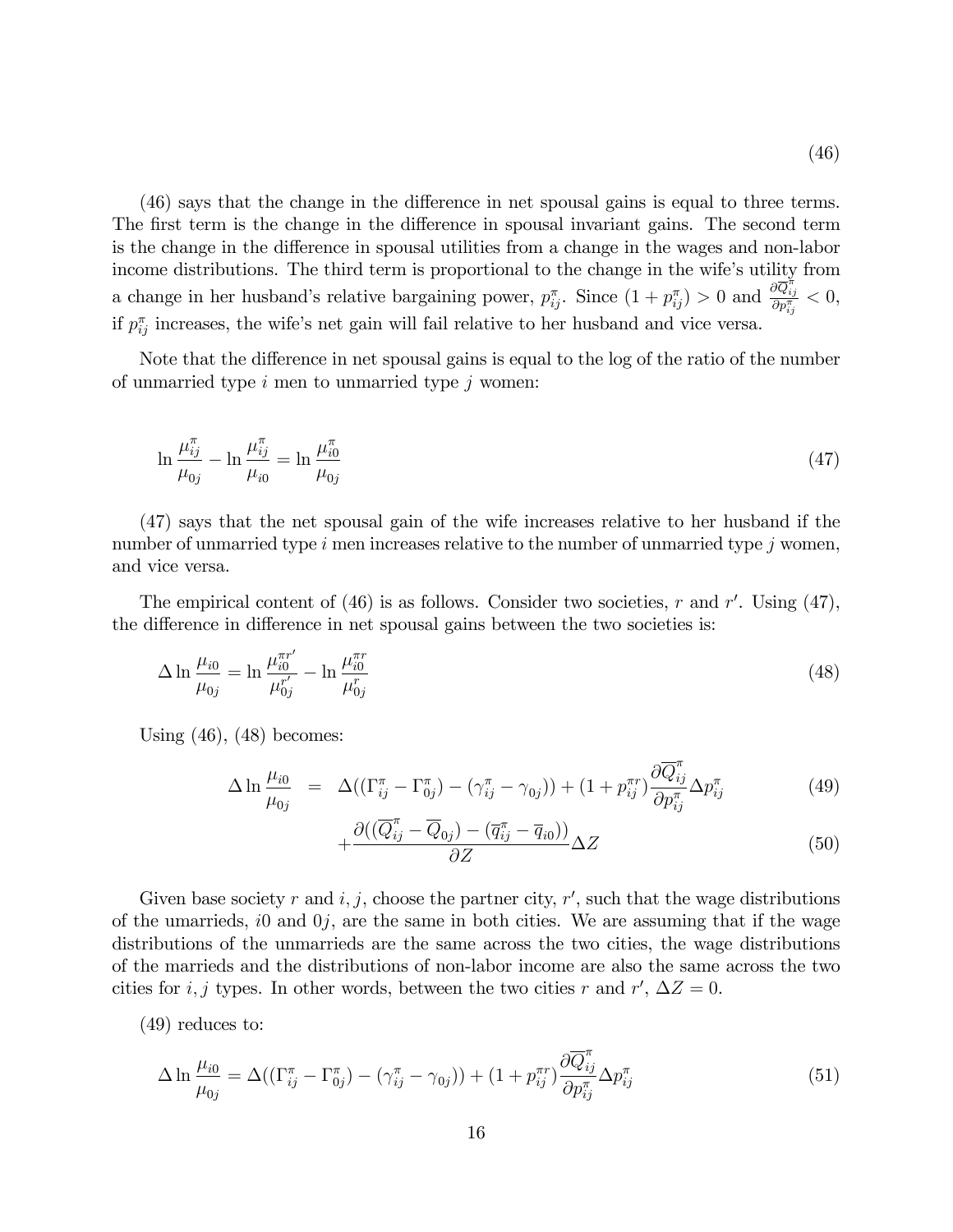Because the invariants gains to marriage for both spouses are likely to be positively correlated across societies, we expect  $\Delta((\Gamma^{\pi}_{ij} - \Gamma^{\pi}_{0j}) - (\gamma^{\pi}_{ij} - \gamma_{0j}))$  to be approximately zero. In this case,  $\Delta \ln \frac{\mu_{i0}}{\mu_{0j}}$  primarily captures changes in bargaining power between the two societies.

If  $\Delta p_{ij}^{\pi} > 0$ , then the second term in (51) is positive because  $p_{ij}^{\pi} > 0$  and  $\partial \overline{Q}_{ij}^{\pi}/ \partial p_{ij}^{\pi}$ is also positive. We know from  $(17)$  and  $(18)$  that the wife's labor supply is positively correlated with  $p_{ij}^{\pi}$  and the husband's labor supply is negatively correlated with  $p_{ij}^1$ . Let  $\overline{h_{ij}^{\pi\tau}}$ and  $\overline{H_{ij}^{\pi r}}$  be the mean hours of work of husbands and wives in  $\{i, j, \pi\}$  marriages in society r respectively. Then we expect  $\Delta \overline{h_{ij}^{\pi}}$  to be positively correlated with  $\Delta p_{ij}^{\pi}$  and  $\Delta H_{ij}^{1}$  to be negatively correlated with  $\Delta p_{ij}^1$ .

The second test uses the difference in differences methodology. We continue to assume the cities are matched by Z. Consider two pairs of marital matches,  $\{i, j, \pi\}$  and  $\{i', j', \pi\}$ , where  $i, j \neq i', j'$ . Here we assume that:

$$
\Delta((\Gamma^{\pi}_{ij} - \Gamma^{\pi}_{0j}) - (\gamma^{\pi}_{ij} - \gamma_{0j})) = \Delta((\Gamma^{\pi}_{i'j'} - \Gamma^{\pi}_{0j'}) - (\gamma^{\pi}_{i'j'} - \gamma_{0j'}))
$$
\n(52)

In other words, the difference in the difference in net invariant spousal gains between the two cities are the same for  $\{i, j, \pi\}$  and  $\{i', j', \pi\}$  matches. Assuming (52), we can net out common city pair effects from our estimates of  $\Delta \ln \frac{\mu_{i0}}{\mu_{0j}}$ . What should be left is the second term in (51) which should just reflect the change in bargaining power between the city pairs. Empirically, we regress  $\Delta \overline{h_{ij}^{\pi}}$  or  $\Delta \overline{H_{ij}^1}$  on  $\Delta \ln \frac{\mu_{i0}}{\mu_{0j}}$  and include city pairs dummies.

Finally, in the third test, we use the difference in differences methodology to compare changes in marriage matching patterns and spousal labor supplies over time for a city. Let r and  $r'$  denote the same city r at two points in time, t and t'. The assumption that the wage and non-income distributions in city  $r$  are the same across time is not tenable. In addition to assumption (52), that changes in net invariant gains for wives between  $t$  and  $t'$  are the same for  $\{i, j, \pi\}$  and  $\{i', j', \pi\}$  matches, we will also add the assumption:

$$
\frac{\partial(\overline{Q}_{ij}^{\pi} - \overline{Q}_{0j})}{\partial \underline{Z}} \Delta \underline{Z} = \frac{\partial(\overline{Q}_{i'j'}^{\pi} - \overline{Q}_{0j'})}{\partial \underline{Z}} \Delta \underline{Z}
$$
\n(53)

(53) says that the change in expected utility from consumption and leisure, due to changes in the wage and non-labor income distributions between time t and t', is the same for  $\{i, j, \pi\}$ and  $\{i', j', \pi\}$ . Such an assumption will be false if there is non-neutral technical change which favors particular groups of individuals.

If (52) and (53) hold, we can apply the argument in the previous test to again net out common city pair effects from our estimates of  $\Delta \ln \frac{\mu_{i0}}{\mu_{0j}}$ . The difference between the previous test and the current is that under the current test,  $r$  and  $r'$  do not have the same wage and non-labor income distributions.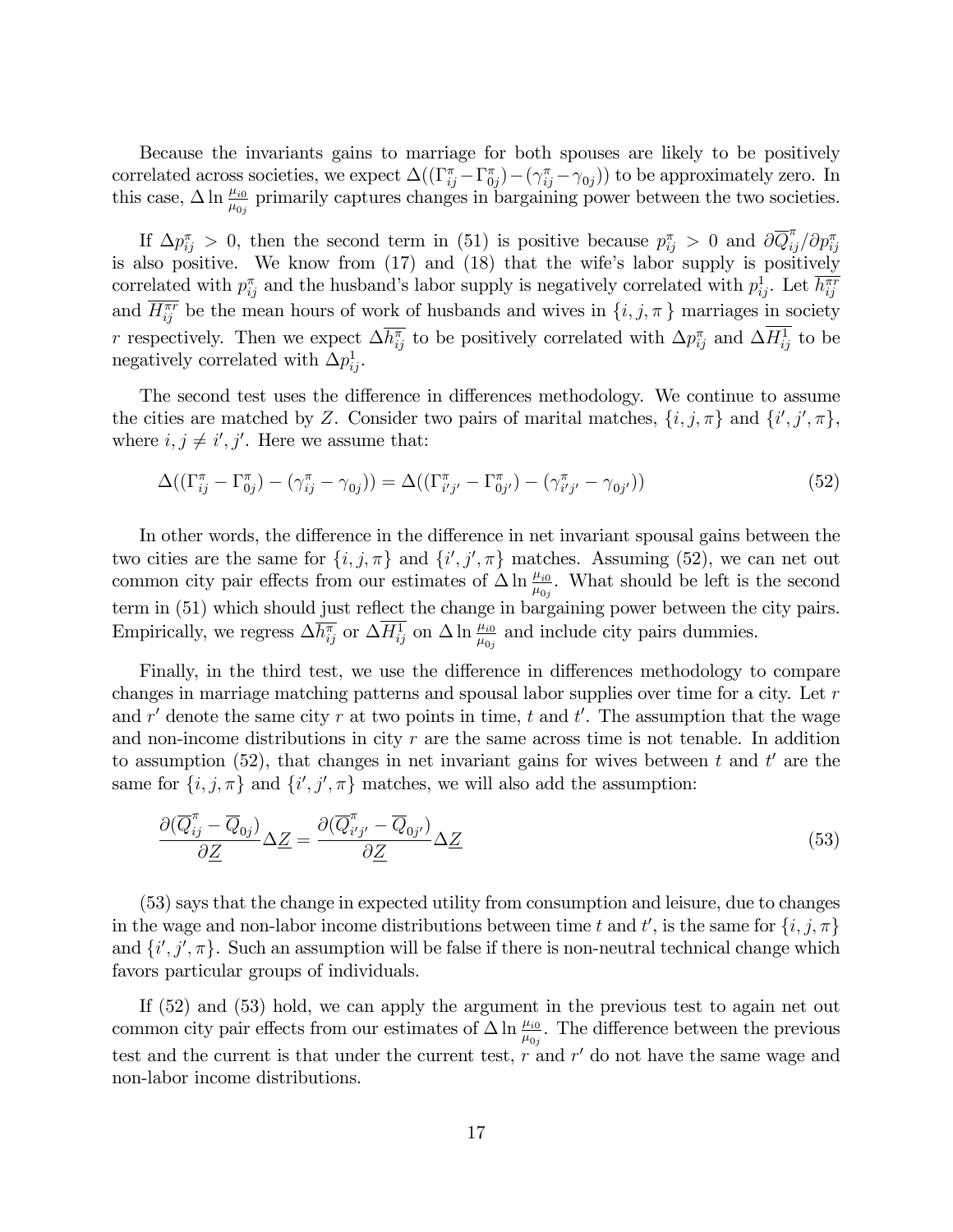### 6 Multi period marriages

This section extends our model to allow for multi period marriages. After marriage, married individuals have to make multi period labor supplies and savings decisions. Wages and non-labor income will evolve stochastically over their marriage. We assume that there is complete contracting between the spouses. With Öxed spousal utility weights and time separable current period utility functions, the analysis of intertemporal and intratemporal allocations is well known. So what we will deal with here is to show that this complete contracting model fits with our marriage matching model.

We will discuss a multi period non-specialized marriage. Consider a  $qG$  couple in an  $\{i, j, 1\}$  marriage of length T and the husband's relative utility weight in marriage is p. Let  $S_t = \{W_t, w_t, A_t\}$  where  $A_t$  is non-labor or non-interest income.  $S_t$  is a first order Markov process. Let  $\psi_t$  denote the savings of the couple at the beginning of period t of the marriage.

The family planner's Bellman equation in period  $t$  is:

$$
\omega(\psi_t, S_t, t, p) = \max_{\{C_t, c_t, L_t, l_t\}} \widehat{Q}(C_t, L_t) + p\widehat{q}(c_t, l_t) + \lambda \mathbf{E}\{\omega(\psi_{t+1}, S_{t+1}, t+1, p)|S_t\} \tag{54}
$$

subject to 
$$
\psi_{t+1} = (1+r)(\psi_t + A_t + W_t(1-L_t) + w_t(1-l_t) - C_t - c_t)
$$
 (55)

 $Q(.,.)$  and  $\hat{q}(.,.)$  are the wife's and husband's current period utilities respectively.  $\lambda$  is the discount factor and  $r$  is the interest rate on savings.  $E$  is the expectations operator. Equation (55) is the asset accumulation equation.

We reformulate  $(54)$  as a two stage budgeting problem:<sup>10</sup>

$$
\omega(\psi_t, S_t, t, p) = \max_{X_t, \tau_t} Q(W_t, \tau_t) + pq(w_t, Y_t - X_t - \tau_t) + \lambda \mathbf{E}\{\omega(\psi_{t+1}, S_{t+1}, t+1, p)|S_t\}
$$
\n(DP2)

$$
subject to (i) Yt = \psit + At + Wt + wt
$$
\n(56)

(ii) 
$$
\psi_{t+1} = (1+r)(Y_t - X_t)
$$
 (57)

 $Y_t$  is full family income in period t. In period t, the planner has to choose total savings for the family,  $X_t$ . Of the remaining income,  $Y_t - X_t$ ,  $\tau_t$  is allocated to the wife for her to spend on current consumption and leisure.  $Y_t - X_t - \tau_t$  is allocated to the husband for him to spend on current consumption and leisure.  $Q(.,.)$  and  $q(.,.)$  has the same properties as in Section 2.3. The first order condition with respect to  $\tau_t$  is:

 $10$ This reformulation is common in studies of intertemporal labor supplies (E.g. Blundell and Walker 1986).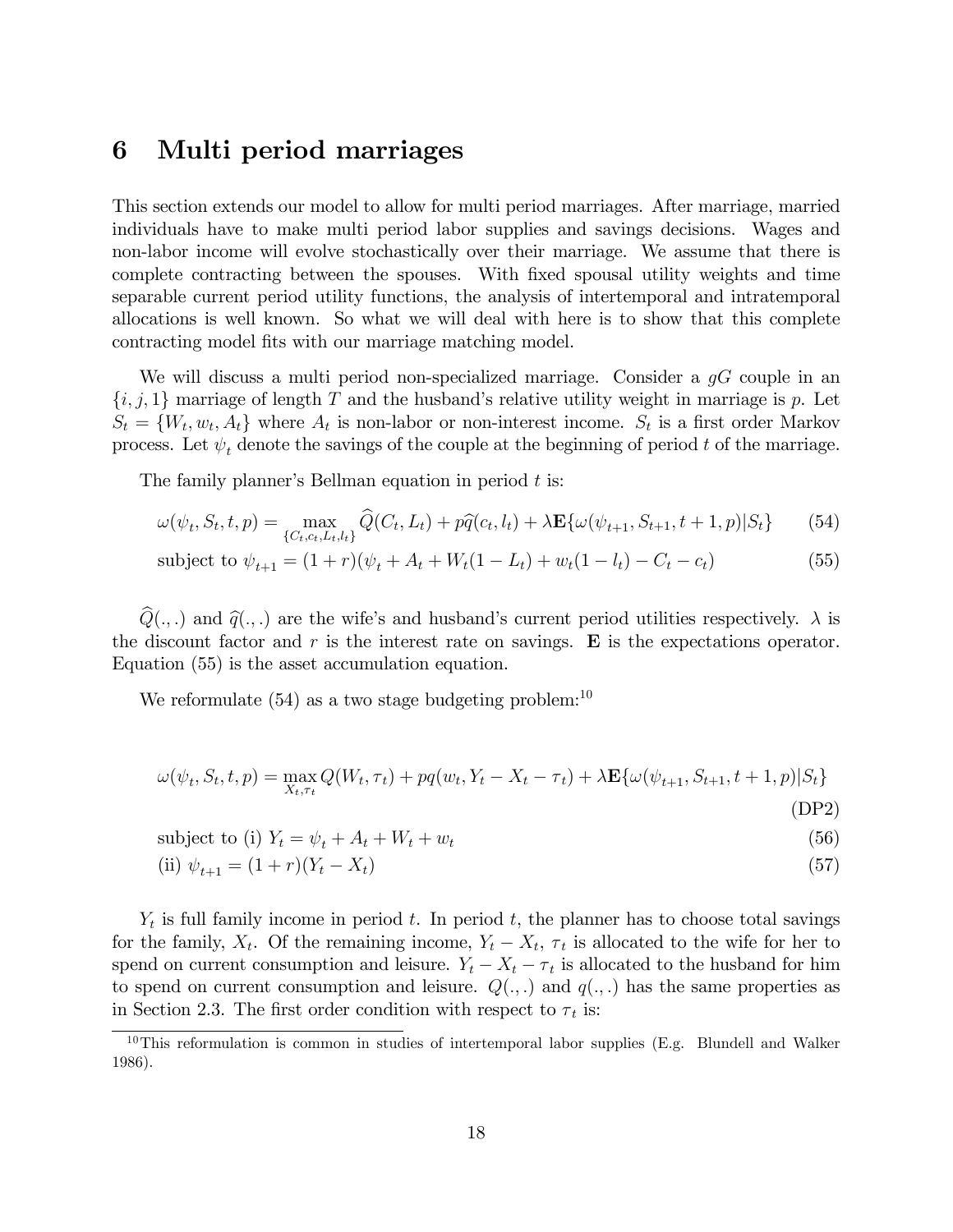$$
Q_Y(W_t, \tau_t) = pq_Y(w_t, Y_t - X_t - \tau_t)
$$
\n
$$
(58)
$$

Differentiability of the value function follows standard arguments. Then the first order condition with respect to  $X_t$  is:

$$
pq_Y(w_t, Y_t - X_t - \tau_t) = \lambda (1+r) \mathbf{E} \{ \omega_{\psi}(\psi_{t+1}, S_{t+1}, t+1, p) | S_t \}
$$
\n(59)

By the envelope theorem,

$$
\mathbf{E}\{\omega_{\psi}(\psi_{t+1}, S_{t+1}, t+1, p)|S_t\} = \mathbf{E}\{pq_Y(w_{t+1}, Y_{t+1} - X_{t+1} - \tau_{t+1})|S_t\}
$$
(60)

Substituting (60) into (59),

$$
q_Y(w_t, Y_t - X_t - \tau_t) = \lambda (1+r) \mathbf{E} \{ q_Y(w_{t+1}, Y_{t+1} - X_{t+1} - \tau_{t+1}) | S_t \}
$$
(61)

(61) is the Euler equation for describing optimal savings.

The expected discounted utilities of the wife and the husband from consumption and leisure by entering the marriage is:

$$
\overline{Q}(p) = \mathbf{E}\left\{\sum_{1}^{T} \lambda^t Q(W_t, \tau_t) | \underline{Z}\right\} \tag{62}
$$

$$
\overline{q}(p) = \mathbf{E}\left\{\sum_{1}^{T} \lambda^t q(w_t, Y_t - X_t - \tau_t) | \underline{Z}\right\}
$$
\n(63)

The changes in expected discounted utilities when  $p$  increases are:

$$
\overline{Q}_p = \mathbf{E}\left\{\sum_{1}^{T} \lambda^t Q_Y(W_t, \tau_t) \frac{\partial \tau_t}{\partial p} | \underline{Z}\right\}
$$
\n(64)

$$
\overline{q}_p = \mathbf{E}\left\{\sum_{1}^{T} \lambda^t [-q_y(w_t, Y_t - X_t - \tau_t)(\frac{\partial X_t}{\partial p} + \frac{\partial \tau_t}{\partial p}) + \lambda(1+r)q_y(w_{t+1}, Y_{t+1} - X_{t+1} - \tau_{t+1})\frac{\partial X_t}{\partial p} |Z\right\}
$$
\n(65)

$$
= \mathbf{E}\left\{\sum_{1}^{T} \lambda^{t} \left[-q_y(w_t, Y_t - X_t - \tau_t)\frac{\partial \tau_t}{\partial p} | \underline{Z}\right]\right\}
$$
\n(66)

(66) obtains by substituting the Euler equation (61) into (65).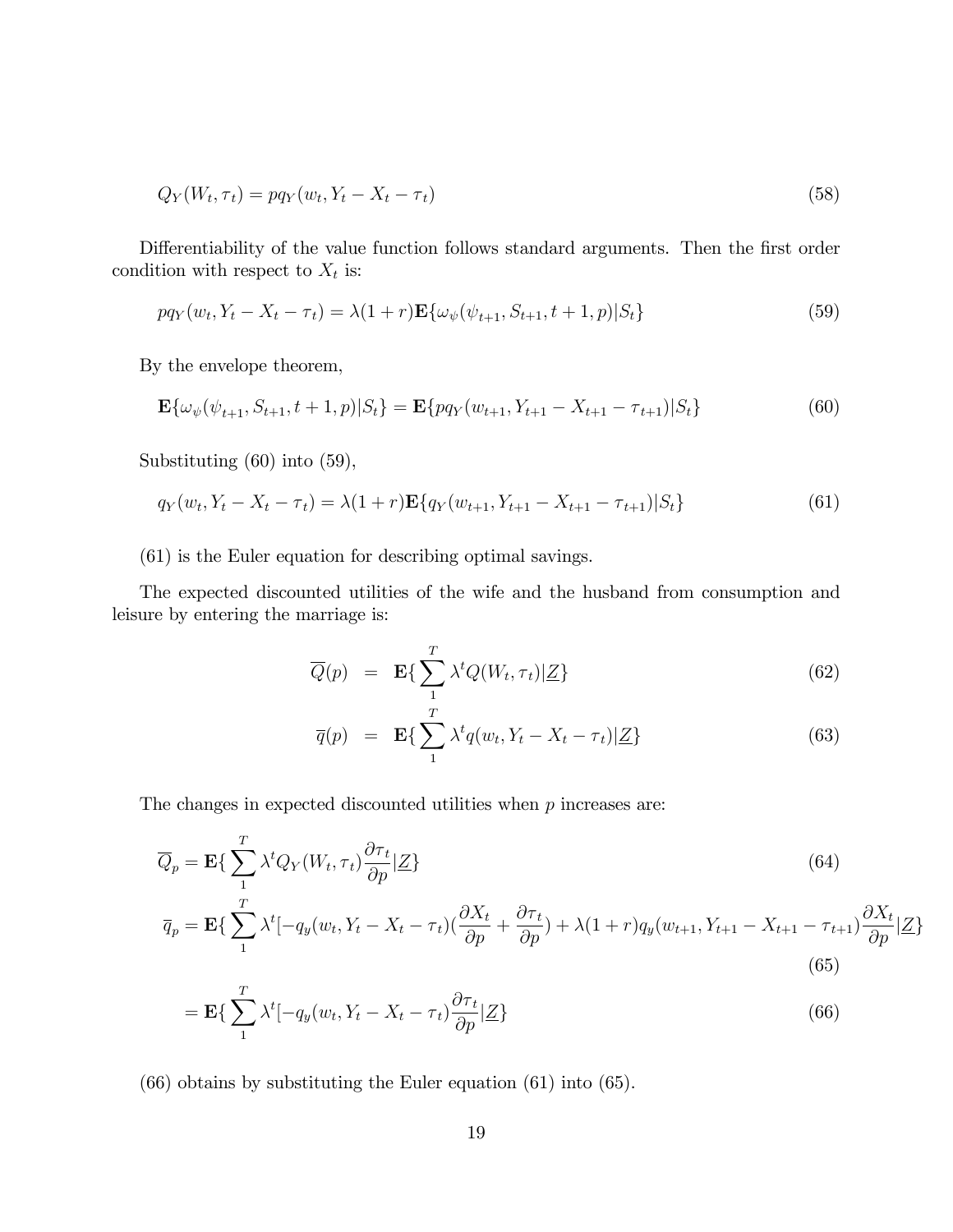Using (64), (66) and (58),  
\n
$$
\overline{Q}_p = -p\overline{q}_p
$$
\n(67)

(67) is the multi period equivalent of (19). We can use the multi period discounted expected utilities instead of (25) and (26) to derive the demand for marriages in Section 3. With (67), the excess demand function for marriages, (35), has the same properties required for a rational expectations equilibrium with multi period marriages.

The multi period spousal labor supply model discussed here is standard in the literature, discussed under the unitary framework. Empirical unitary models of intertemporal spousal labor supplies include Blundell and Walker (1986), Hyslop (2001), Lundberg (1985). Their evidence suggest that there is non-trivial spousal earnings risk sharing. But as we discussed in the static case, complete risk sharing implies the unitary model after contracting.

#### 7 Dynamic marriage matching

When individuals are long lived, they also have to choose when to marry if they want to marry. Choo Siow (2006) extends the static CS model into a dynamic marriage matching model where Önitely lived individuals choose who and when to marry. The important assumption in that extension is the assumption of complete contracting in marriage and exogenous divorce behavior. Since we use complete contracting in our multi period marriage model in the previous section, we should be able to use Choo Siow (2006) to extend our multi period marriage model to allow for dynamic marriage matching decisions.

### 8 One period marriage without uncertainty

Most of literature on the collective model deals with a static model of intrahousehold allocations without uncertainty. That is, wages and non-labor income are known as of the time the individuals enter into the marriage. Our marriage matching framework can accommodate this case.

Let observed wages, non-labor income and labor supplies be equal to true wages, nonlabor income and labor supplies plus measurement error:

$$
W_{ijgG}^{\pi} = W_{ij}^{\pi} + \varepsilon_{ijgG}^{W\pi} \tag{68}
$$

$$
w_{ijgG}^{\pi} = w_{ij}^{\pi} + \varepsilon_{ijgG}^{w\pi} \tag{69}
$$

$$
A_{ijgG}^{\pi} = A_{ij}^{\pi} + \varepsilon_{ijgG}^{A\pi} \tag{70}
$$

$$
L_{ijgG}^{\pi} = L_{ij}^{\pi} + \varepsilon_{ijgG}^{L\pi} \tag{71}
$$

$$
l_{ijgG}^{\pi} = l_{ij}^{\pi} + \varepsilon_{ijgG}^{l\pi} \tag{72}
$$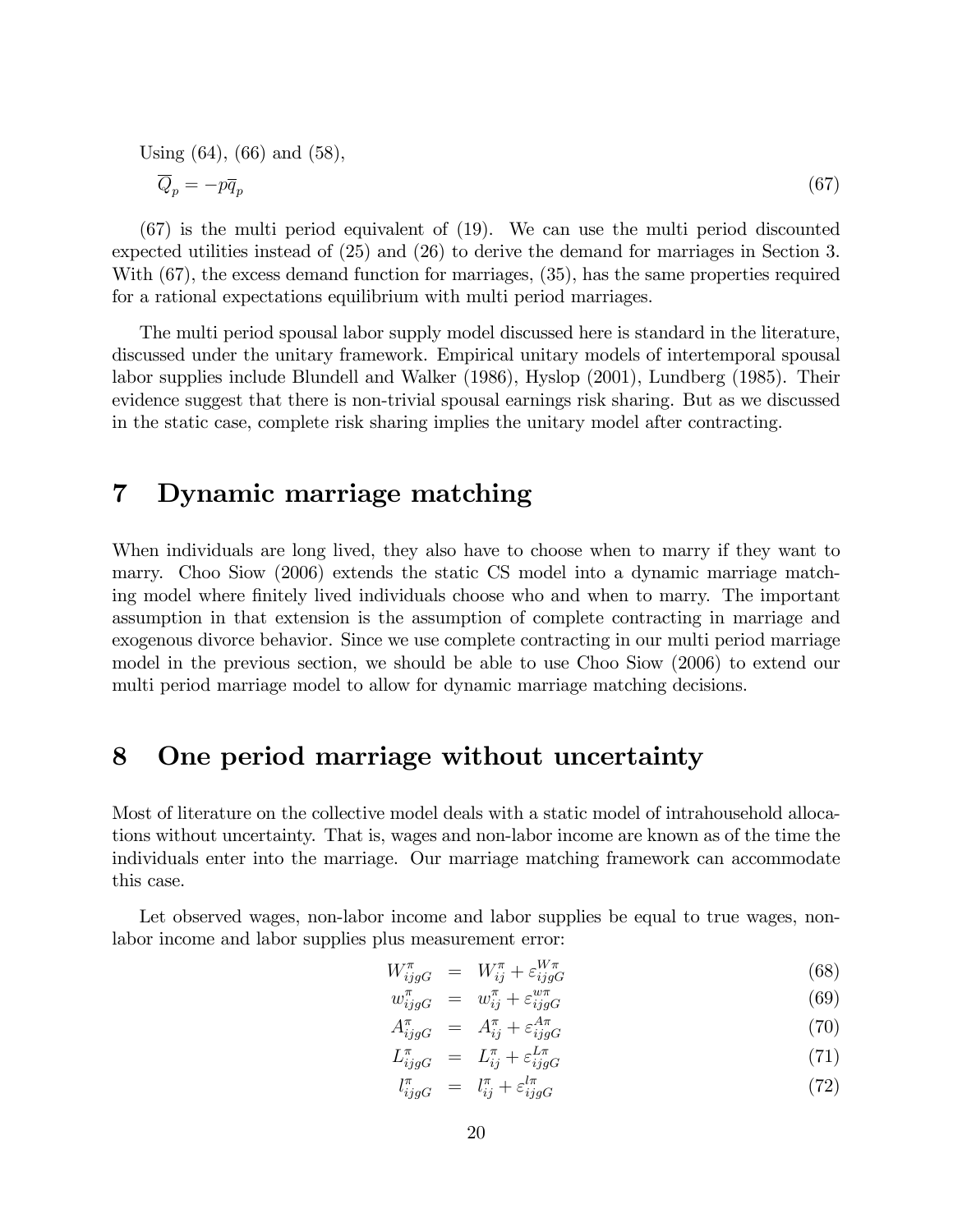$\varepsilon_{ijgG}^{W\pi}, \varepsilon_{ijgG}^{u\pi}, \varepsilon_{ijgG}^{l\pi}, \varepsilon_{ijgG}^{l\pi}$  are measurment errors which are uncorrelated with the true values. Marriages are still identified by  $\{i, j, \pi\}$ . Thus we can still use  $\beta_{ij}^{\pi}$ , the utility weight of the wife to clear the marriage market. Given  $\beta_{ij}^{\pi}$ , instead of problem P1, the planner will now solve:

$$
\max_{\{C,c,L,l\}} \beta_{ij}^{\pi} \widehat{Q}(C_{ij}^{\pi}, L_{ij}^{\pi}) + (1 - \beta_{ij}^{\pi}) \widehat{q}(c_{ij}^{\pi}, l_{ij}^{\pi})
$$
\n(P1a)

\nsubject to (i) 
$$
W_{ij}^{\pi} L_{ij}^{\pi} + w_{ij}^{\pi} l_{ij}^{\pi} + C_{ij}^{\pi} + c_{ij}^{\pi} \leq A_{ij}^{\pi} + W_{ij}^{\pi} + w_{ij}^{\pi} \forall S_{ij}^{\pi}
$$

\n(ii) 
$$
L_{ij}^{\pi} = 0 \forall S_{ij}^{\pi}
$$
 if  $\pi = 0$ 

\n(73)

(11), appropriately reinterpreted, continues to hold which is what is critical for marriage market clearing. Thus as long as we can identify the type of an individual and the types of marriages that the individual can enter into, i.e.  $\{i, j, \pi\}$ , the empirical tests that we develop in this paper remain valid.

Thus our empirical results should be interpreted with care. Even if our empirical results is consistent with our model predictions, they do not shed light on whether there is efficient risk sharing within the family or not.

It is also convenient at this point to discuss empirical tests of the static collective model using spousal labor supplies such as CFL. In their paper, they estimate restricted spousal labor supplies models where the restrictions are derived from a static collective model. They instrument spousal wages with education, father's education, age, city size, religion. Different values of these instruments define different types of individuals in different regions. There is no instrument which captures the transitory component of wages.<sup>11</sup> Our interpretation of their empirical results is that they provide evidence of efficient bargaining between different types of spouses. Their empirical results are not informative about whether there is efficient risk sharing with the household as we suppose, or whether there is not as they supposed. In order to empirically distinguish between whether there is efficient risk sharing or not, one would need an instrument for transitory wage shocks when one estimates spousal labor supplies equations.

Our static formulation of the collective model in this section is related to Del Boca and Flinn's formulation. Their paper also studies marriage matching and intrahousehold allocations. Like us, they have a two period model in which individuals marry in the first period and then choose intrahousehold allocations in the second period. Our papers differ in the following significant way. In the second period, after marriage matches are determined, spouses bargain over intrahousehold allocations or choose intrahousehold allocations noncooperatively without any reference to marriage market conditions.<sup>12</sup> This assumption is

<sup>11</sup>Although age changes for an individual over time, the changes are deterministic. Also, the previous section shows that our model extends to multi-period marriages.

 $12$ They motivate their assumption by arguing that there is no commitment in marriage and the threat of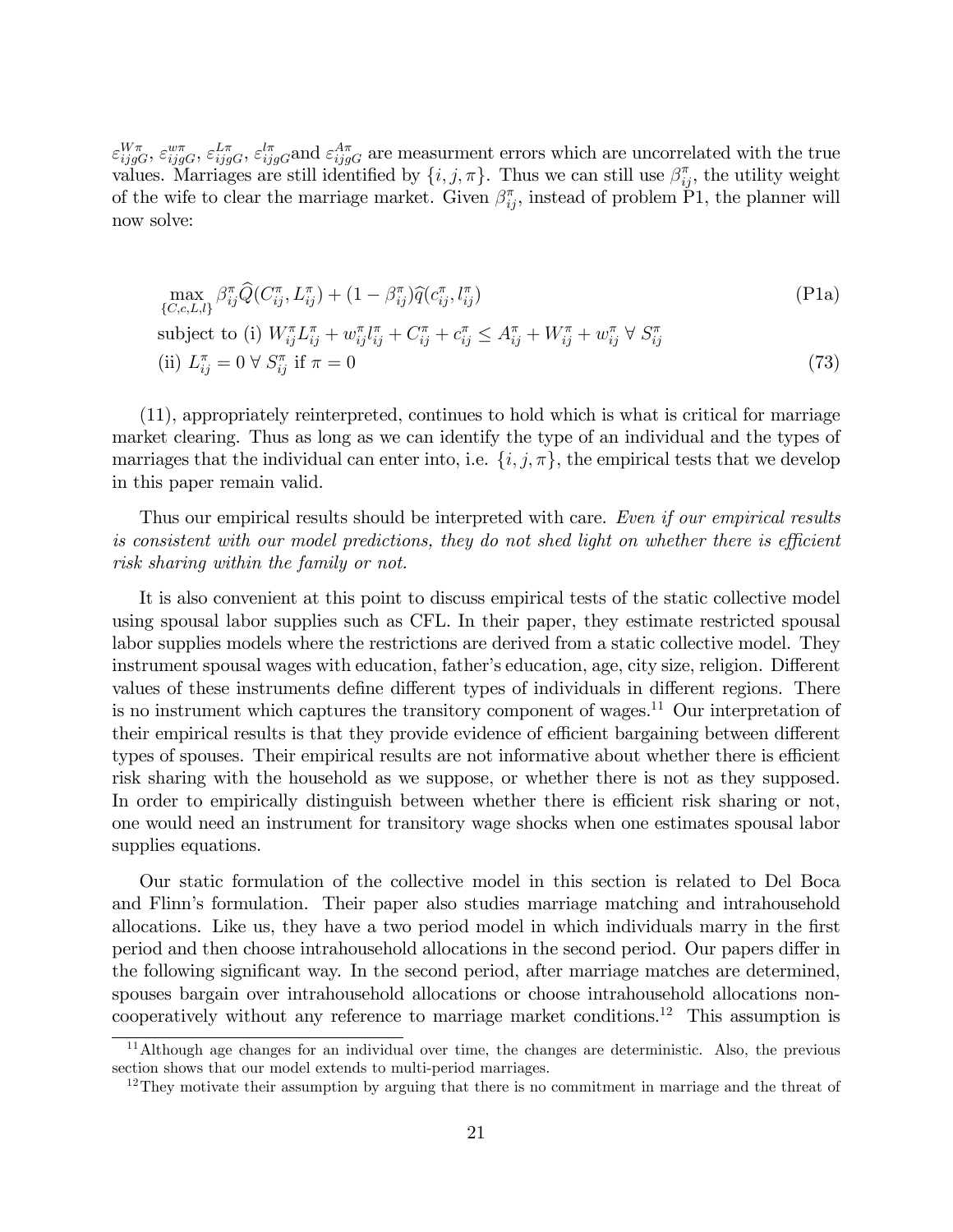completely different from our full commitment assumption, where a couple in the second period fullfill their first period commitments.

#### 9 The Stone Geary case

[Eugene and Shannon: It will be useful to show whether  $(??)$  and  $(??)$  are satisfied.]

### 10 Literature review (incomplete)

Beginning with Grossbard-Schectman 1993, researchers have investigated the impact of sex ratios on female labor supplies  $(...)$ . Since the sex ratio is defined at the society level, it is convenient to abstract from individual level data.<sup>13</sup> Let  $\overline{H_{ij}^r}$  denote the average or log of the average hours of work of wives in  $\{i, j\}$  marriages in society r. Let  $S_{ij}^r$  denote the sex ratio (ratio of type i men to type j women) in society r. Consider the typical average female labor supply regression:

$$
\overline{H_{ij}^r} = \phi_0 + \phi_S S_{ij}^r + \underline{X_{ij}^r \phi_x} + u_{ij}^r, \ r = 1, ..., R, i = 1, ..., I; j = 1, ..., J
$$
\n(74)

 $X_{ij}^r$  is a vector of control variables and  $u_{ij}^r$  is the error term of the regression. Depending on the data set,  $X_{ij}^r$  may include location dummies, time dummies, and individual type dummies. In general,  $(74)$  is estimated with ordinary least squares. A robust finding from this literature is that  $\phi_{\mathcal{S}} < 0$ , that an increase in the sex ratio decreases hours of work of women. Previous researchers have argued that this Önding supports the hypothesis that marriage market conditions affect intra-household allocation of resources.

Arguing that the sex ratio is endogenous, Angrist instruments  $S_{ij}^r$  with immigration flows of  $\{i, j\}$  individuals into society r. If there is an increase in the demand for male workers, i, relative to female workers, j, in city r, the sex ratio may increase as well as the wages of males relative to females. Independent of marriage market effects, changes in relative wages will affect spousal labor supplies. Thus reduced from estimates of  $(74)$  using OLS confound both labor market effects and marriage market effects. If immigration flows are correlated with labor market conditions, then Angrist's instrument do not completely solve the endogeneity problem.

divorce is not salient for most marriages (Lundberg and Pollak).

<sup>&</sup>lt;sup>13</sup>Abstracting from individual data is of course not innocuous if we want to distinguish between collective and unitary models of the family.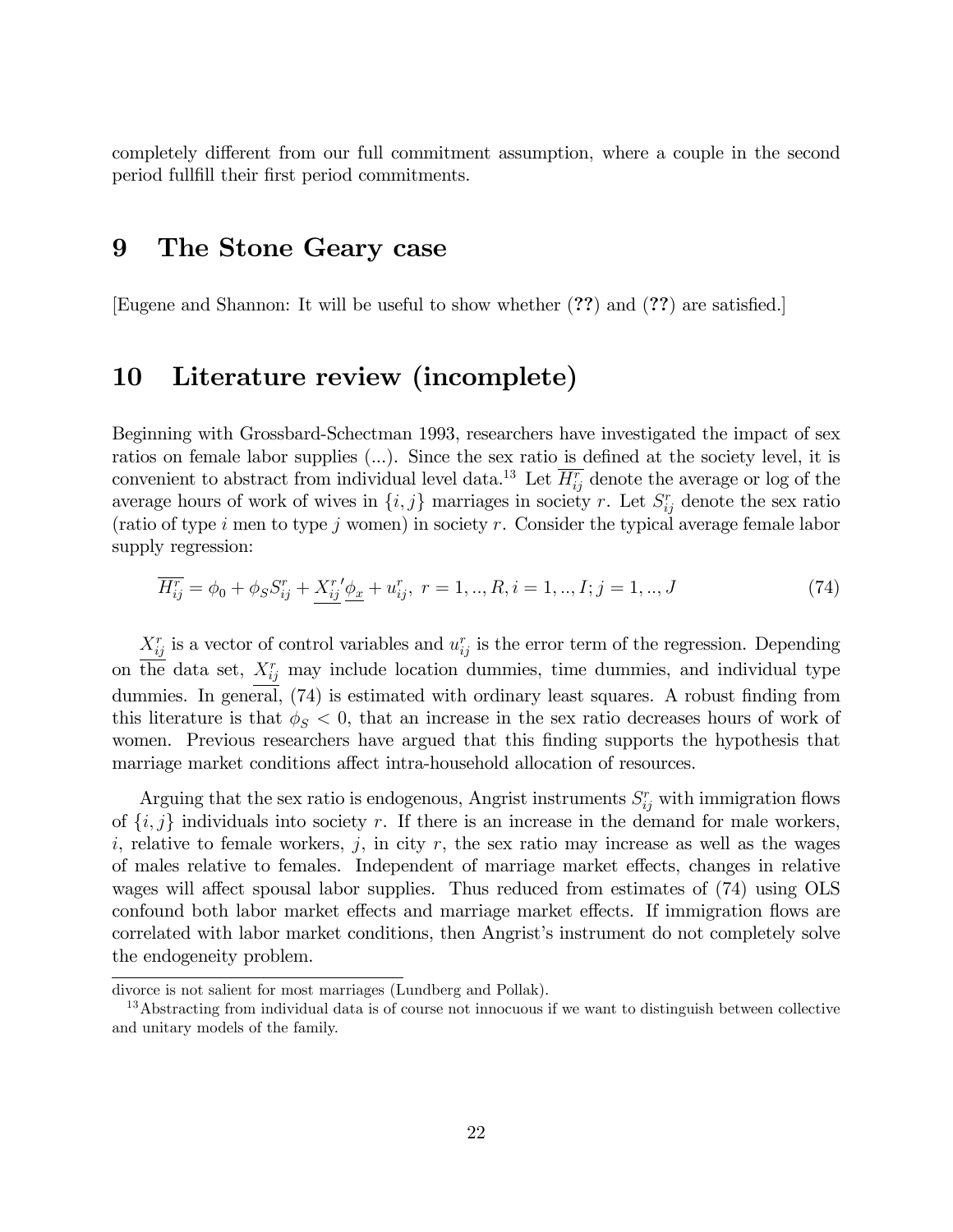Instead of (74), tests in this paper investigates, for pairs of cities:

$$
\Delta \overline{H_{ij}^r} = \phi_0 + \phi_n \Delta \ln \frac{\mu_{i0}^\pi}{\mu_{0j}^\pi} + \Delta \underline{X_{ij}}' \underline{\phi_x} + u_{ij}^r, \ r = 1, ..., R; i = 1, ..., I; j = 1, ..., J \tag{75}
$$

$$
\Delta \overline{H_{ij}^r} = \phi_0 + \phi_S \Delta S_{ij} + \Delta \underline{X_{ij}}' \underline{\phi_x} + u_{ij}^r, \ r = 1, ..., R; i = 1, ..., I; j = 1, ..., J \tag{76}
$$

 $\Delta X_{ij}$  are city pairs dummies. For some tests, we choose pairs of cities in the same region with the same wage distributions for unmarried individuals. (75) directly tests whether changes in net spousal gains affect spousal labor supplies, holding region and the wage distributions constant. (76) is our reduced form version of (74). Our estimate of  $\phi_s$  in (76), which holds region and the wage distributions constant, is an attempt to estimate the effect of variation in the sex ratio on spousal labor supplies, holding labor effects constant.

When we do not hold the wage distributions of the unmarrieds the same across city pairs, as when we compare a city at two points in time, we control for city and year effects.

### 11 Appendis A: Proof of existence of equilibrium

To conserve on notation, we dispense with the  $\pi$  and superscript. We know:

$$
\frac{\partial \underline{\mu}_{ij}}{\partial p_{ij}} > 0 \tag{77}
$$

$$
\frac{\partial \underline{\mu}_{ij}}{\partial p_{ik}} < 0, \ k \neq j \tag{78}
$$

$$
\frac{\partial \underline{\mu}_{kl}(\beta)}{\partial p_{ij}} = 0; \ k \neq i, l \neq j \tag{79}
$$

$$
\frac{\partial \overline{\mu}_{ij}}{\partial p_{ij}} \quad < \quad 0 \tag{80}
$$

$$
\frac{\partial \overline{\mu}_{ij}}{\partial p_{kj}} > 0, \ k \neq i \tag{81}
$$

$$
\frac{\partial \overline{\mu}_{kl}(\beta)}{\partial p_{ij}} = 0; \ k \neq i, l \neq j \tag{82}
$$

Recall that  $p_{ij} = (1 - \beta_{ij}) (\beta_{ij})^{-1}$  where  $\beta_{ij} \in [0, 1]$  is the utility weight of the wife in an  $\{i, j\}$  marriage. Let  $\beta$  be a matrix with typical element  $\beta_{ij}$  and the IxJ matrix function  $E(\beta)$  be:

$$
E(\beta) = \underline{\mu}(\beta) - \overline{\mu}(\beta) \tag{83}
$$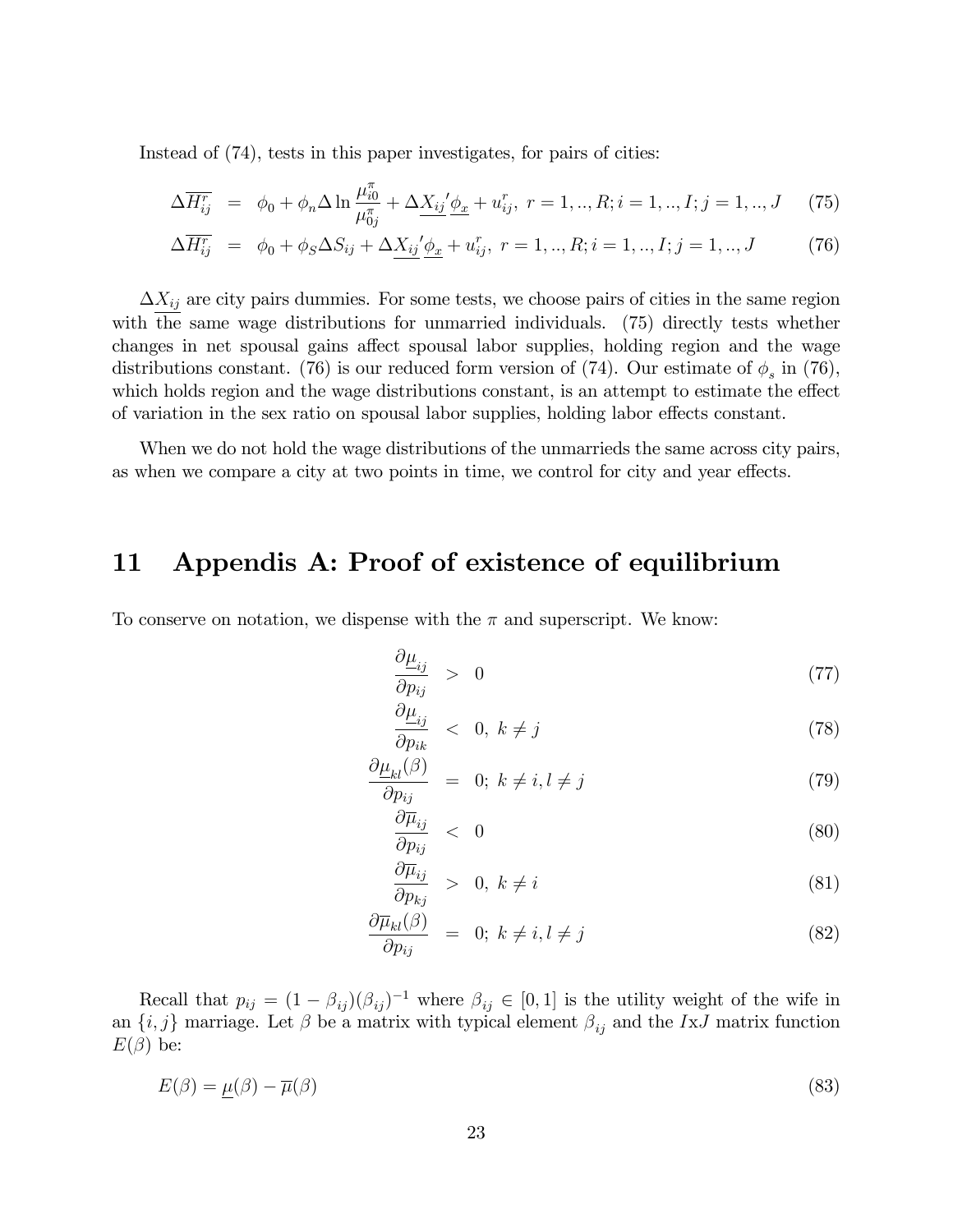An element of  $E(\beta)$ ,  $E_{ij}(\beta)$ , is the excess demand for j type wives by i type men given  $\beta$ .

An equilibrium exists if there is a  $\beta^*$  such that  $E(\beta^*) = 0$ .

Assume that there exists a function  $f(\beta) = \alpha E(\beta) + \beta$ ,  $\alpha > 0$  which maps  $[0,1]^{I*J} \rightarrow$  $[0,1]^{I*J}$  and is non-decreasing in  $\beta$ . Tarsky's fixed point theorem says if a function  $f(\beta)$ maps  $[0, k]^N \to [0, k]^N$ ,  $k > 0$ , and is non-decreasing in  $\beta$ , there exists  $\beta^* \in [0, k]^N$  such that  $\beta^* = f(\beta^*)$ . Let  $f(\beta) = \alpha E(\beta) + \beta$ ,  $k = 1$  and  $N = I * J$ , and apply Tarsky's theorem to get  $\beta^* = \alpha E(\beta^*) + \beta^* \Rightarrow E(\beta^*) = 0.$ 

Thus the proof of existence reduces to showing  $f(\beta)$  which has the required properties.

We know from (77) to (82) that:

$$
\frac{\partial E_{ij}(\beta)}{\partial \beta_{ij}} \quad < \quad 0 \tag{84}
$$

$$
\frac{\partial E_{ik}(\beta)}{\partial \beta_{ij}} > 0 \tag{85}
$$

$$
\frac{\partial E_{kj}(\beta)}{\partial \beta_{ij}} > 0 \tag{86}
$$

$$
\frac{\partial E_{kl}(\beta)}{\partial \beta_{ij}} = 0; \ k \neq i, l \neq j \tag{87}
$$

 $(84)$  to  $(87)$  imply that  $E(\beta)$  satisfies the Weak Gross Substitutability (WGS) assumption.

We now show that the WGS property of  $E(\beta)$  implies that we can construct  $f(\beta)$ , such that  $f(\beta)$  maps  $[0,1]^{I*J} \to [0,1]^{I*J}$  and is non-decreasing in  $\beta$ . The proof follows the solution to exercise  $17.F.16<sup>C</sup>$  of Mas-Colell, Whinston and Green given in their solution manual. (N.B. Unlike them, we do not start with Gross Substitution, we begin from WGS, but it turns out to be sufficient for Tarsky's conditions)

For notational convenience, now onwards we'll treat the matrix function  $E(\beta)$ , as a vector function.

Let  $N = I * J$  and  $1_N$  be a  $N \times 1$  vector of ones.  $E(\beta) : [0,1]^N \to R^N$  is continuously differentiable and satisfies  $E(0_N) >> 0_N$  and  $E(1_N) << 0_N$  (Conditions A1 and A2).

For every  $\beta \in [0,1]^N$  and any n, if  $\beta_n = 0$ , then  $E_n(\beta) > 0$ .

For every  $\beta \in [0,1]^N$  and any n, if  $\beta_n = 1$ , then  $E_n(\beta) < 0$ .

If  $\beta = \{0_N, 1_N\}$ , the facts follow from Conditions A1 and A2. Otherwise, they are due to Conditions A1 and A2, and (84) to (87), i.e. WGS.

For each *n*, define  $C_n = \{ \beta \in [0,1]^N : E_n(\beta) \ge 0 \}$  and  $D_n = \{ \beta \in [0,1]^N : E_n(\beta) \le 0 \}.$